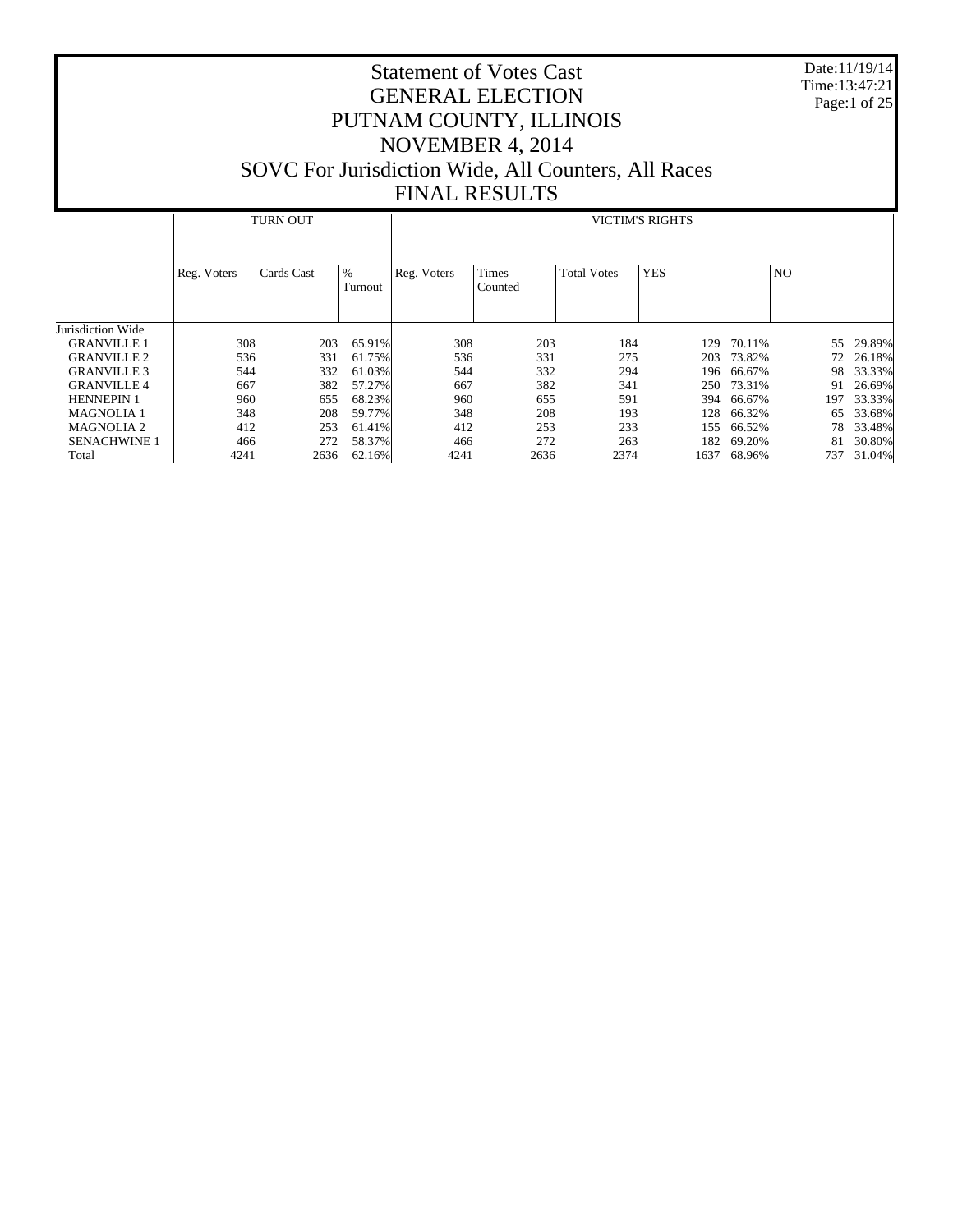Date:11/19/14 Time:13:47:21 Page:2 of 25

|                     |             | <b>SUFFRAGE AND ELECTIONS</b> |                    |            |        |                |        |  |  |  |  |  |
|---------------------|-------------|-------------------------------|--------------------|------------|--------|----------------|--------|--|--|--|--|--|
|                     | Reg. Voters | Times<br>Counted              | <b>Total Votes</b> | <b>YES</b> |        | N <sub>O</sub> |        |  |  |  |  |  |
| Jurisdiction Wide   |             |                               |                    |            |        |                |        |  |  |  |  |  |
| <b>GRANVILLE 1</b>  | 308         | 203                           | 179                | 104        | 58.10% | 75             | 41.90% |  |  |  |  |  |
| <b>GRANVILLE 2</b>  | 536         | 331                           | 258                | 174        | 67.44% | 84             | 32.56% |  |  |  |  |  |
| <b>GRANVILLE 3</b>  | 544         | 332                           | 287                | 172        | 59.93% | 115            | 40.07% |  |  |  |  |  |
| <b>GRANVILLE4</b>   | 667         | 382                           | 337                | 233        | 69.14% | 104            | 30.86% |  |  |  |  |  |
| <b>HENNEPIN 1</b>   | 960         | 655                           | 570                | 356        | 62.46% | 214            | 37.54% |  |  |  |  |  |
| <b>MAGNOLIA 1</b>   | 348         | 208                           | 189                | 117        | 61.90% | 72             | 38.10% |  |  |  |  |  |
| <b>MAGNOLIA 2</b>   | 412         | 253                           | 227                | 137        | 60.35% | 90             | 39.65% |  |  |  |  |  |
| <b>SENACHWINE 1</b> | 466         | 272                           | 258                | 169        | 65.50% | 89             | 34.50% |  |  |  |  |  |
| Total               | 4241        | 2636                          | 2305               | 1462       | 63.43% | 843            | 36.57% |  |  |  |  |  |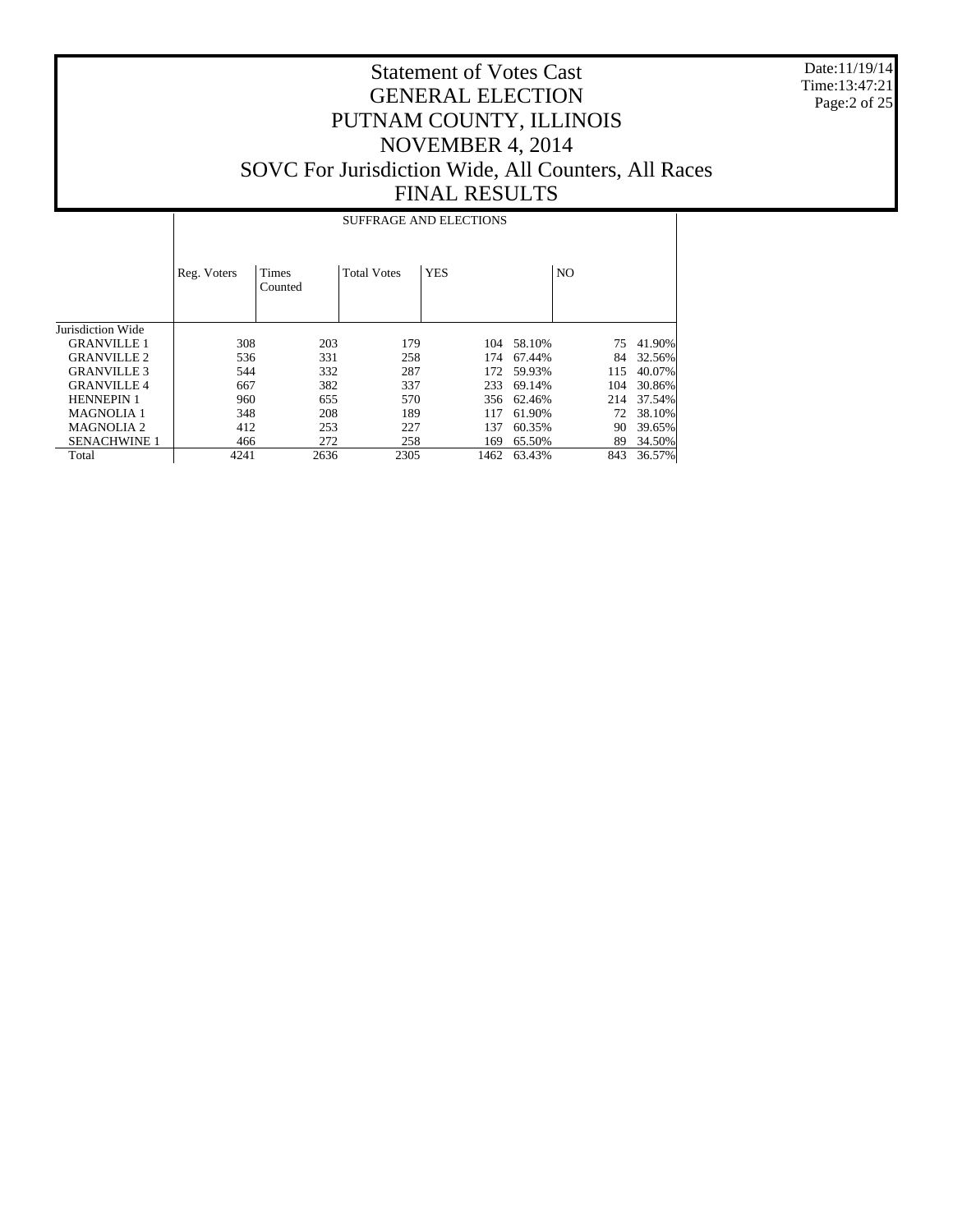Date:11/19/14 Time:13:47:21 Page:3 of 25

# Statement of Votes Cast GENERAL ELECTION PUTNAM COUNTY, ILLINOIS NOVEMBER 4, 2014 SOVC For Jurisdiction Wide, All Counters, All Races FINAL RESULTS

#### MINIMUM WAGE

|                     | Reg. Voters | Times<br>Counted | <b>Total Votes</b> | <b>YES</b> |        | N <sub>O</sub> |        |
|---------------------|-------------|------------------|--------------------|------------|--------|----------------|--------|
| Jurisdiction Wide   |             |                  |                    |            |        |                |        |
| <b>GRANVILLE 1</b>  | 308         | 203              | 195                | 111        | 56.92% | 84             | 43.08% |
| <b>GRANVILLE 2</b>  | 536         | 331              | 320                | 223        | 69.69% | 97             | 30.31% |
| <b>GRANVILLE 3</b>  | 544         | 332              | 325                | 221        | 68.00% | 104            | 32.00% |
| <b>GRANVILLE4</b>   | 667         | 382              | 372                | 259        | 69.62% | 113            | 30.38% |
| <b>HENNEPIN 1</b>   | 960         | 655              | 640                | 408        | 63.75% | 232            | 36.25% |
| <b>MAGNOLIA1</b>    | 348         | 208              | 204                | 126        | 61.76% | 78             | 38.24% |
| <b>MAGNOLIA 2</b>   | 412         | 253              | 245                | 156        | 63.67% | 89             | 36.33% |
| <b>SENACHWINE 1</b> | 466         | 272              | 270                | 157        | 58.15% | 113            | 41.85% |
| Total               | 4241        | 2636             | 2571               | 1661       | 64.61% | 910            | 35.39% |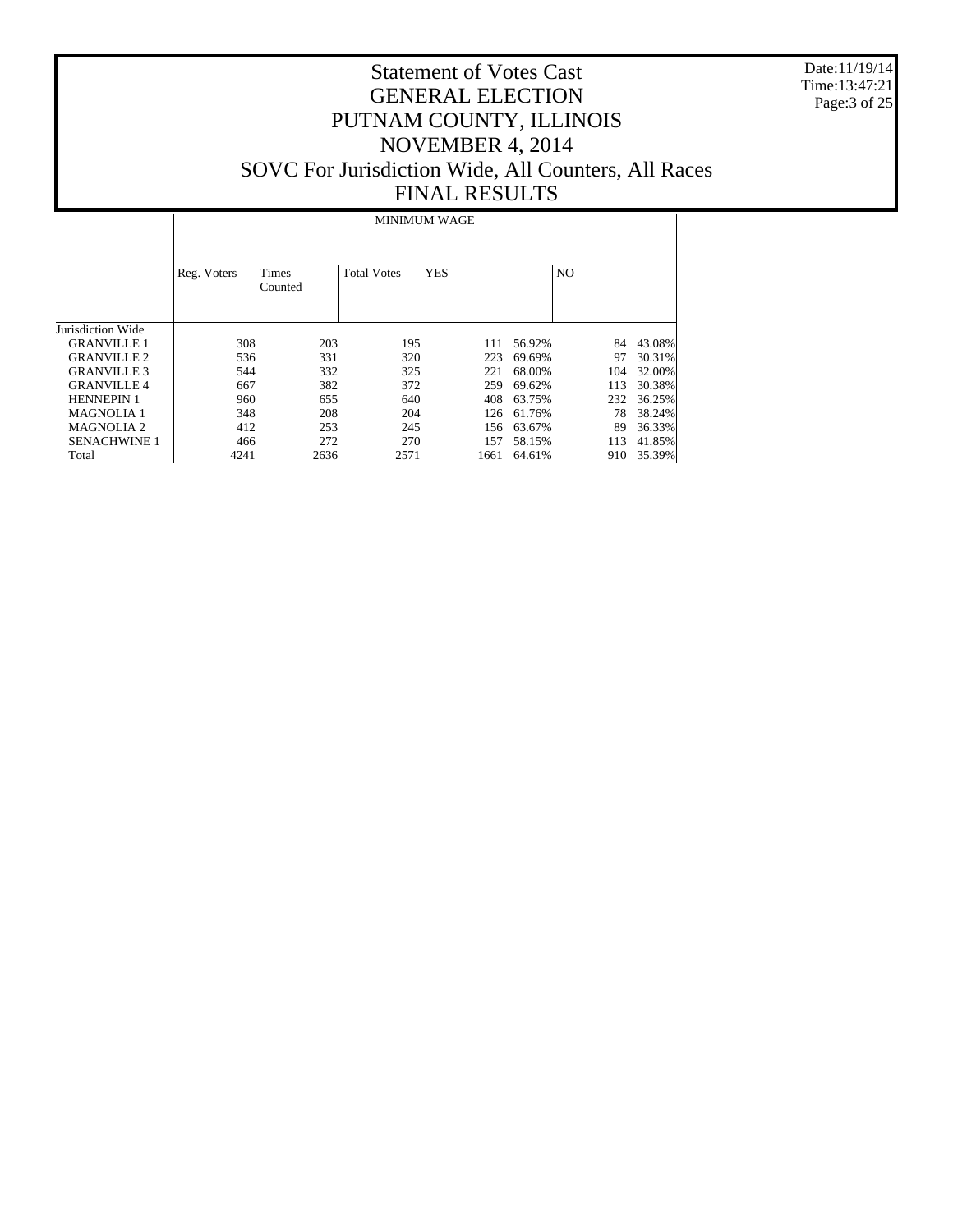Date:11/19/14 Time:13:47:21 Page:4 of 25

|                     |             |                  |                    | <b>HEALTH INSURANCE</b> |                |      |        |
|---------------------|-------------|------------------|--------------------|-------------------------|----------------|------|--------|
|                     | Reg. Voters | Times<br>Counted | <b>Total Votes</b> | <b>YES</b>              | N <sub>O</sub> |      |        |
| Jurisdiction Wide   |             |                  |                    |                         |                |      |        |
| <b>GRANVILLE 1</b>  | 308         | 203              | 197                | 107                     | 54.31%         | 90   | 45.69% |
| <b>GRANVILLE 2</b>  | 536         | 331              | 319                | 211                     | 66.14%         | 108  | 33.86% |
| <b>GRANVILLE 3</b>  | 544         | 332              | 318                | 203                     | 63.84%         | 115  | 36.16% |
| <b>GRANVILLE4</b>   | 667         | 382              | 366                | 225                     | 61.48%         | 141  | 38.52% |
| <b>HENNEPIN1</b>    | 960         | 655              | 633                | 407                     | 64.30%         | 226  | 35.70% |
| <b>MAGNOLIA1</b>    | 348         | 208              | 202                | 125                     | 61.88%         | 77   | 38.12% |
| <b>MAGNOLIA 2</b>   | 412         | 253              | 244                | 136                     | 55.74%         | 108  | 44.26% |
| <b>SENACHWINE 1</b> | 466         | 272              | 270                | 135                     | 50.00%         | 135  | 50.00% |
| Total               | 4241        | 2636             | 2549               | 1549                    | 60.77%         | 1000 | 39.23% |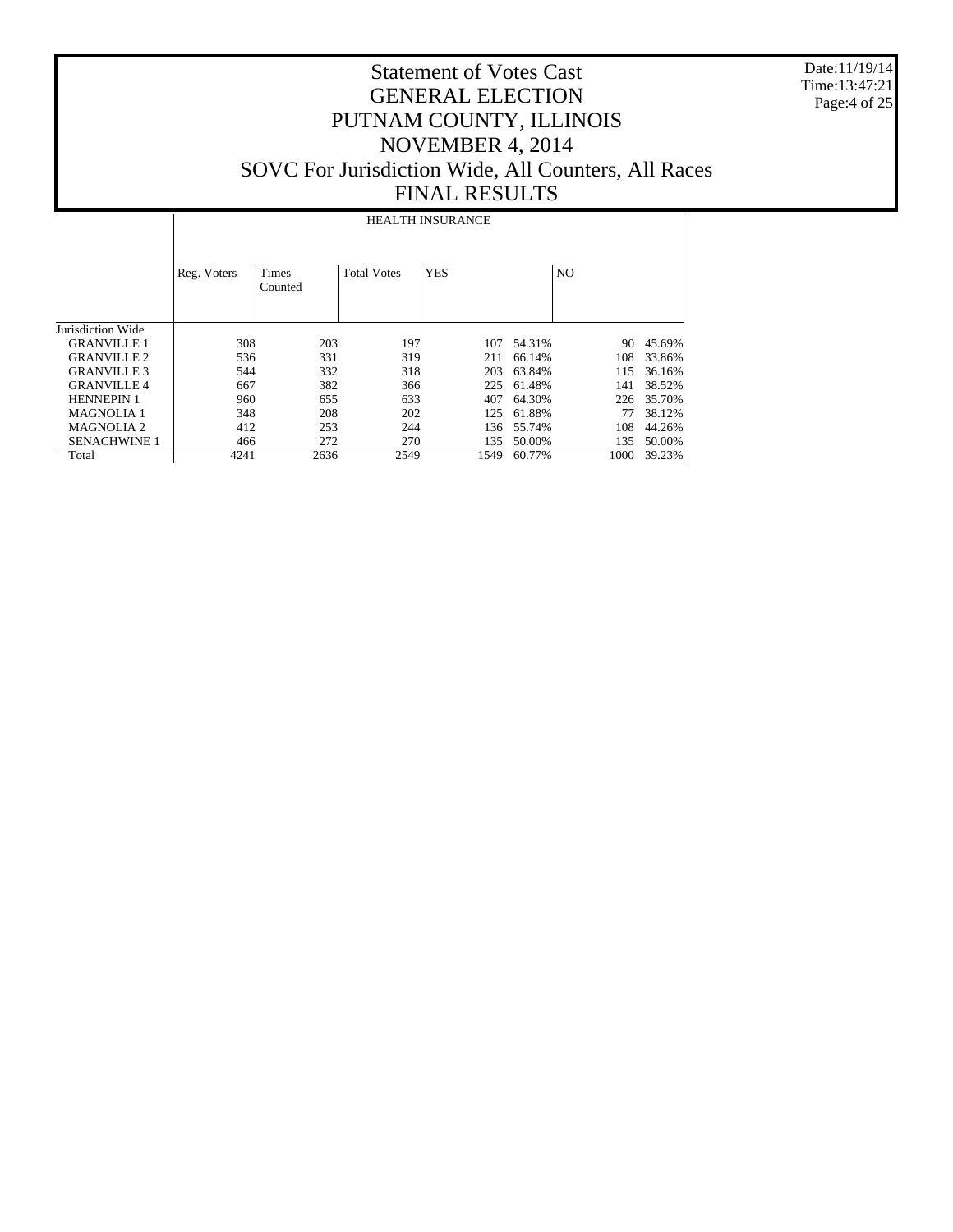Date:11/19/14 Time:13:47:21 Page:5 of 25

# Statement of Votes Cast GENERAL ELECTION PUTNAM COUNTY, ILLINOIS NOVEMBER 4, 2014 SOVC For Jurisdiction Wide, All Counters, All Races FINAL RESULTS

#### MILLIONAIRE'S TAX

|                     | Reg. Voters | <b>Times</b><br>Counted | <b>Total Votes</b> | <b>YES</b> | N <sub>O</sub> |     |        |
|---------------------|-------------|-------------------------|--------------------|------------|----------------|-----|--------|
| Jurisdiction Wide   |             |                         |                    |            |                |     |        |
| <b>GRANVILLE 1</b>  | 308         | 203                     | 194                | 105        | 54.12%         | 89  | 45.88% |
| <b>GRANVILLE 2</b>  | 536         | 331                     | 300                | 193        | 64.33%         | 107 | 35.67% |
| <b>GRANVILLE 3</b>  | 544         | 332                     | 309                | 192        | 62.14%         | 117 | 37.86% |
| <b>GRANVILLE4</b>   | 667         | 382                     | 355                | 239        | 67.32%         | 116 | 32.68% |
| <b>HENNEPIN 1</b>   | 960         | 655                     | 614                | 354        | 57.65%         | 260 | 42.35% |
| <b>MAGNOLIA 1</b>   | 348         | 208                     | 199                | 120        | 60.30%         | 79  | 39.70% |
| <b>MAGNOLIA 2</b>   | 412         | 253                     | 239                | 132        | 55.23%         | 107 | 44.77% |
| <b>SENACHWINE 1</b> | 466         | 272                     | 264                | 140        | 53.03%         | 124 | 46.97% |
| Total               | 4241        | 2636                    | 2474               | 1475       | 59.62%         | 999 | 40.38% |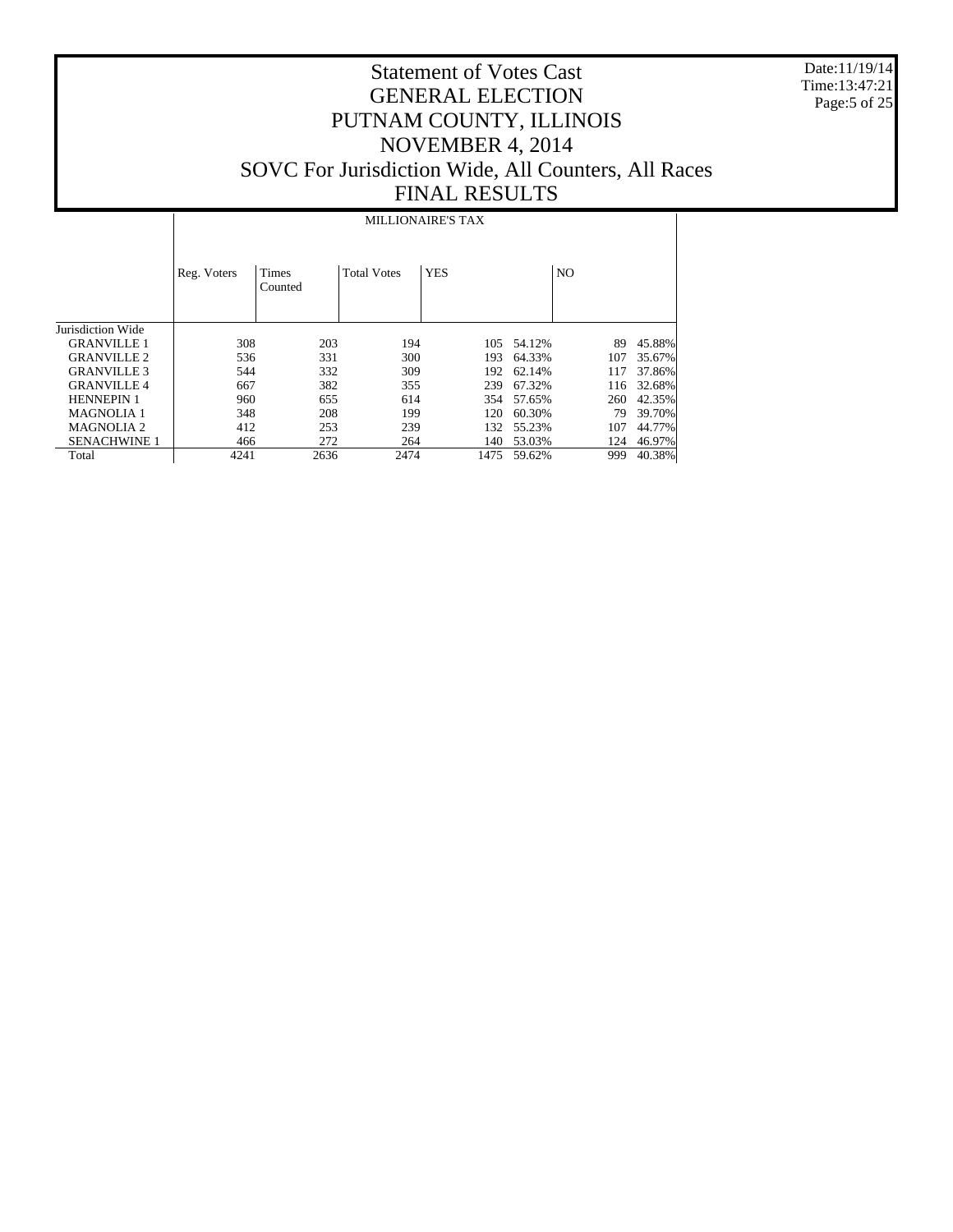Date:11/19/14 Time:13:47:21 Page:6 of 25

# Statement of Votes Cast GENERAL ELECTION PUTNAM COUNTY, ILLINOIS NOVEMBER 4, 2014 SOVC For Jurisdiction Wide, All Counters, All Races FINAL RESULTS

### U S SENATOR

|                     | Reg. Voters | Times<br>Counted | <b>Total Votes</b> | <b>JAMES D. OBERWEIS</b><br>(R) |        | <b>RICHARD J. DURBIN</b><br>(D) |        | <b>SHARON HANSEN</b><br>(LIB) |        |
|---------------------|-------------|------------------|--------------------|---------------------------------|--------|---------------------------------|--------|-------------------------------|--------|
| Jurisdiction Wide   |             |                  |                    |                                 |        |                                 |        |                               |        |
| <b>GRANVILLE 1</b>  | 308         | 203              | 196                | 108                             | 55.10% | 78                              | 39.80% | 10                            | 5.10%  |
| <b>GRANVILLE 2</b>  | 536         | 331              | 312                | 140                             | 44.87% | 158                             | 50.64% | 14                            | 4.49%  |
| <b>GRANVILLE 3</b>  | 544         | 332              | 317                | 142                             | 44.79% | 161                             | 50.79% | 14                            | 4.42%  |
| <b>GRANVILLE4</b>   | 667         | 382              | 359                | 143                             | 39.83% | 193                             | 53.76% | 23                            | 6.41%  |
| <b>HENNEPIN 1</b>   | 960         | 655              | 626                | 303                             | 48.40% | 293                             | 46.81% | 30                            | 4.79%  |
| <b>MAGNOLIA 1</b>   | 348         | 208              | 203                | 106                             | 52.22% | 75                              | 36.95% | 22                            | 10.84% |
| MAGNOLIA 2          | 412         | 253              | 246                | 137                             | 55.69% | 102                             | 41.46% |                               | 2.85%  |
| <b>SENACHWINE 1</b> | 466         | 272              | 267                | 153                             | 57.30% | 103                             | 38.58% |                               | 4.12%  |
| Total               | 4241        | 2636             | 2526               | 1232                            | 48.77% | 1163                            | 46.04% | 131                           | 5.19%  |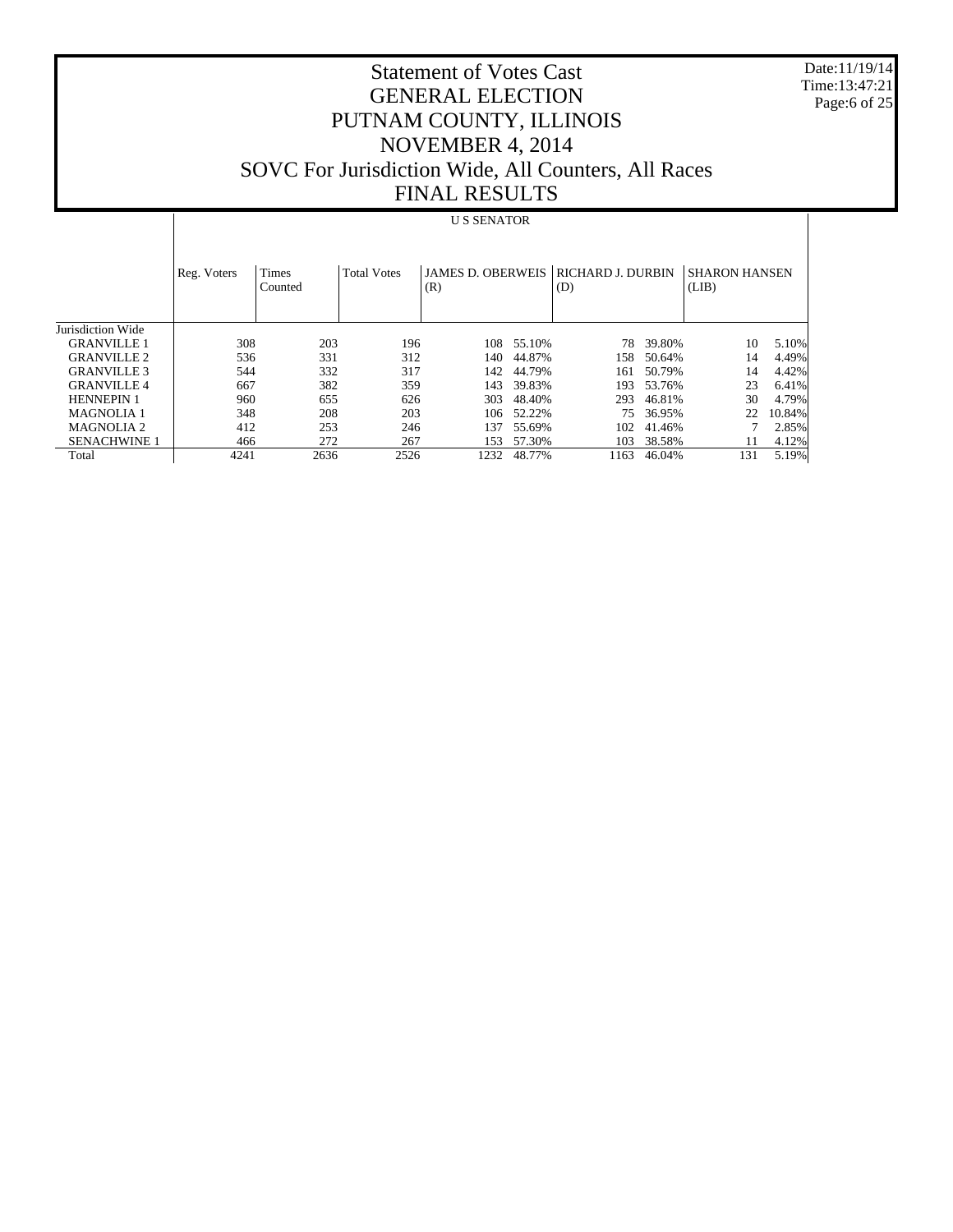Date:11/19/14 Time:13:47:21 Page:7 of 25

### Statement of Votes Cast GENERAL ELECTION PUTNAM COUNTY, ILLINOIS NOVEMBER 4, 2014 SOVC For Jurisdiction Wide, All Counters, All Races FINAL RESULTS

#### Jurisdiction Wide GRANVILLE 1 GRANVILLE 2 GRANVILLE 3 GRANVILLE 4 HENNEPIN 1 MAGNOLIA 1 MAGNOLIA 2 SENACHWINE 1 Total Reg. Voters | Times Counted Total Votes | RAUNER/SANGUINET | QUINN/VALLAS (D) (R) GRIMM CUMMINGS (LIB) GOVERNOR/LT GOV 308 203 196 114 58.16% 68 34.69% 13 6.63% 536 331 319 137 42.95% 162 50.78% 14 4.39% 544 332 319 143 44.83% 156 48.90% 17 5.33% 067 382 371 150 40.43% 186 50.13% 30 8.09%<br>960 655 629 318 50.56% 260 41.34% 48 7.63% 055 629 318 50.56% 260 41.34% 48 208 205 110 53.66% 74 36.10% 348 208 205 110 53.66% 74 36.10% 20 9.76% 212 253 248 137 25.24% 97 39.11% 12 4.84% 272 270 155 27.41% 93 34.44% 22 8.15% 466 272 270 155 57.41% 93 34.44% 22 8.15% 1096 42.86%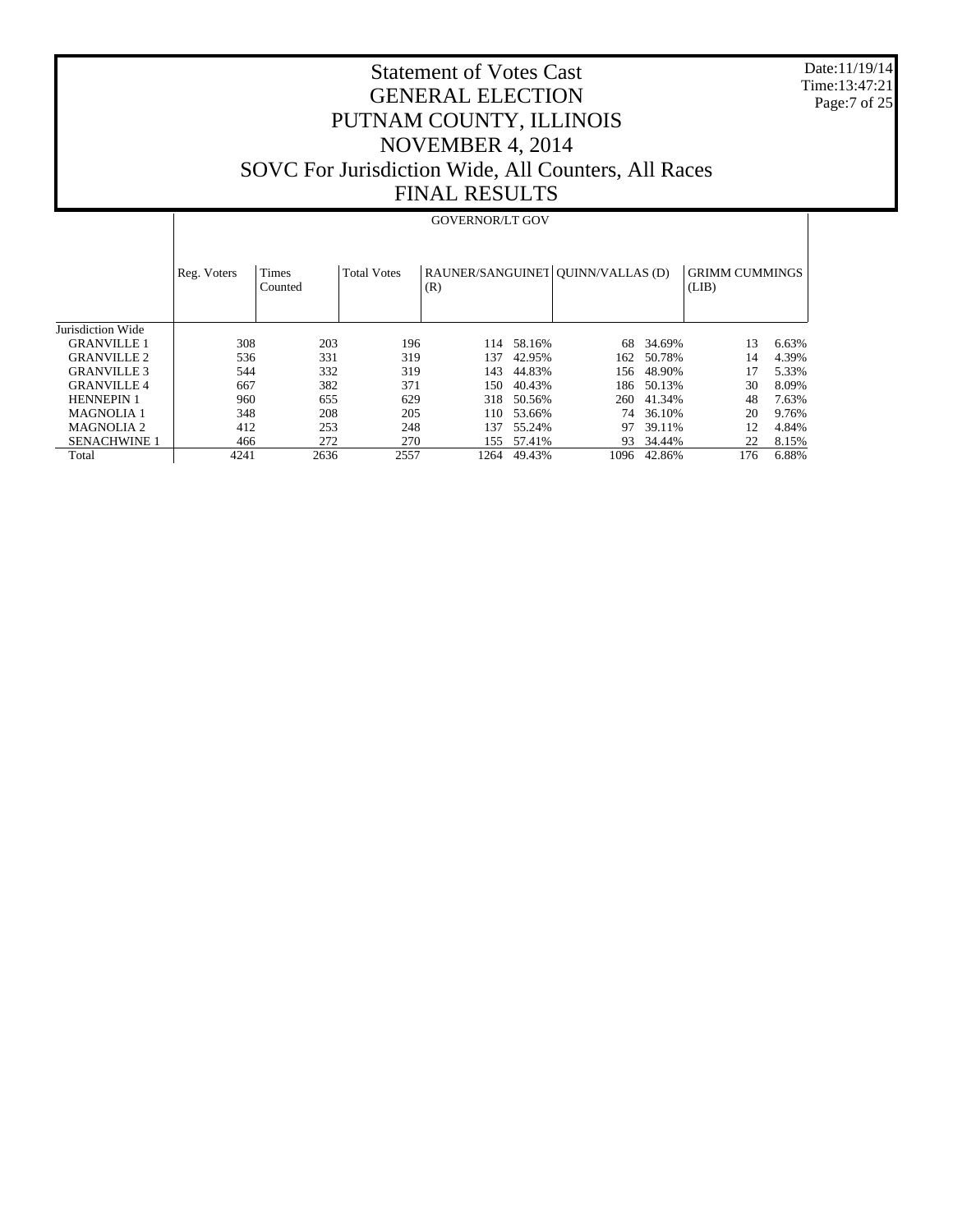Date:11/19/14 Time:13:47:21 Page:8 of 25

|                     |                        | <b>GOVERNOR/LT GOV</b> |                              |          |                         |          |  |                   |  |  |  |
|---------------------|------------------------|------------------------|------------------------------|----------|-------------------------|----------|--|-------------------|--|--|--|
|                     | <b>ROBERT PEREZ JR</b> |                        | MICHAEL W.<br><b>SCRUGGS</b> |          | SWEENEY/MERI MARK SMITH |          |  |                   |  |  |  |
| Jurisdiction Wide   |                        |                        |                              |          |                         |          |  |                   |  |  |  |
| <b>GRANVILLE 1</b>  |                        | 0.51%                  | $\Omega$                     | $0.00\%$ | $\Omega$                | 0.00%    |  | 0.00%<br>$\Omega$ |  |  |  |
| <b>GRANVILLE 2</b>  | 4                      | 1.25%                  | $\Omega$                     | $0.00\%$ | $\Omega$                | $0.00\%$ |  | 0.00%<br>$\Omega$ |  |  |  |
| <b>GRANVILLE 3</b>  | 3                      | 0.94%                  | $\Omega$                     | $0.00\%$ | $\Omega$                | $0.00\%$ |  | 0.00%<br>$\Omega$ |  |  |  |
| <b>GRANVILLE4</b>   | 5                      | 1.35%                  | $\Omega$                     | $0.00\%$ | $\Omega$                | $0.00\%$ |  | 0.00%<br>$\Omega$ |  |  |  |
| <b>HENNEPIN 1</b>   | 3                      | 0.48%                  | $\Omega$                     | $0.00\%$ | $\Omega$                | $0.00\%$ |  | 0.00%<br>$\Omega$ |  |  |  |
| <b>MAGNOLIA 1</b>   |                        | 0.49%                  | 0                            | $0.00\%$ | $\Omega$                | $0.00\%$ |  | 0.00%<br>$\Omega$ |  |  |  |
| <b>MAGNOLIA 2</b>   | 2                      | 0.81%                  | $\Omega$                     | $0.00\%$ | 0                       | $0.00\%$ |  | 0.00%<br>$\Omega$ |  |  |  |
| <b>SENACHWINE 1</b> | $\Omega$               | $0.00\%$               | $\Omega$                     | $0.00\%$ | $\Omega$                | 0.00%    |  | 0.00%<br>$\Omega$ |  |  |  |
| Total               | 19                     | 0.74%                  | $\Omega$                     | $0.00\%$ | 0                       | 0.00%    |  | 0.00%<br>0        |  |  |  |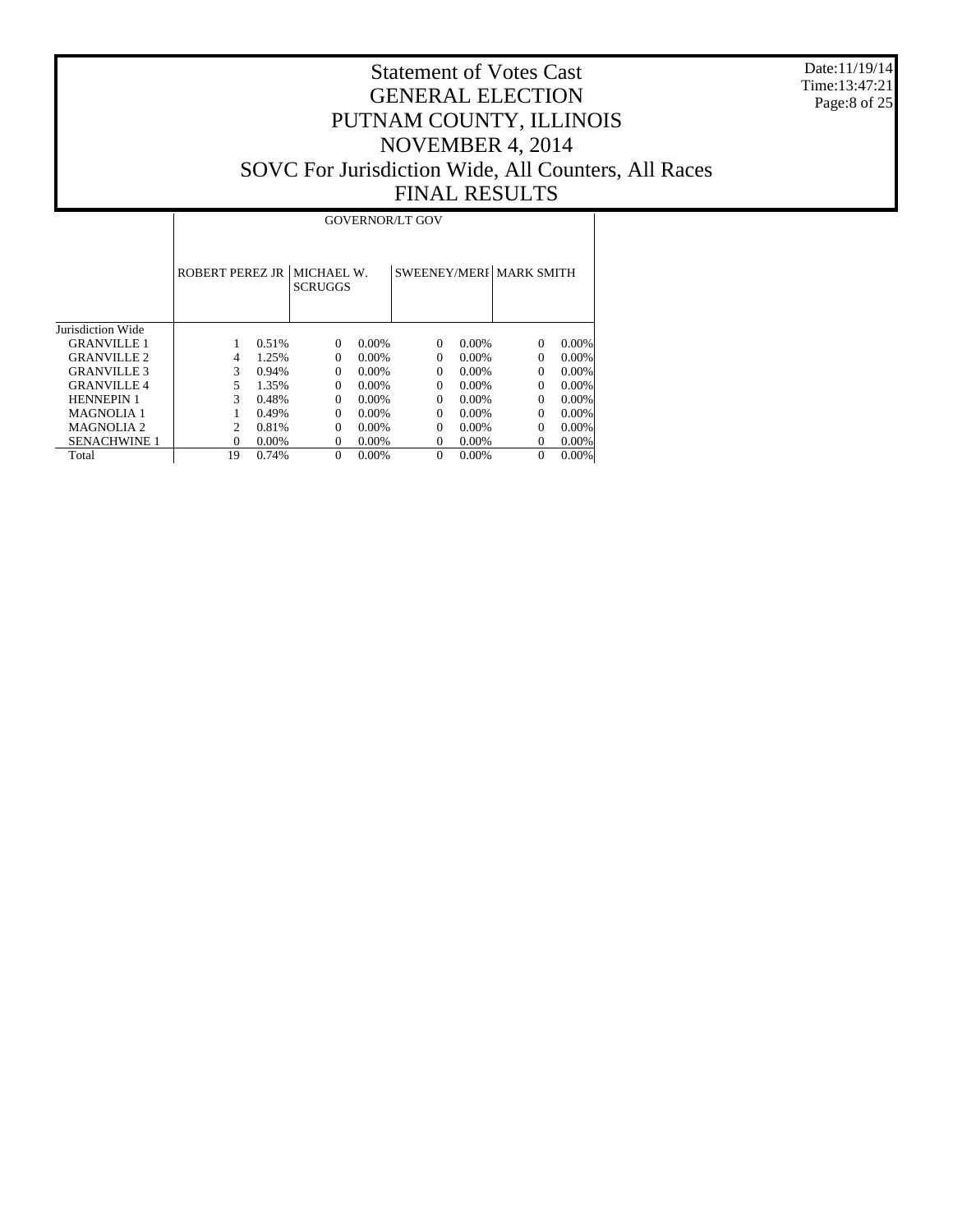Date:11/19/14 Time:13:47:21 Page:9 of 25

# Statement of Votes Cast GENERAL ELECTION PUTNAM COUNTY, ILLINOIS NOVEMBER 4, 2014 SOVC For Jurisdiction Wide, All Counters, All Races FINAL RESULTS

### ATTORNEY GENERAL

|                     | Reg. Voters | <b>Times</b><br>Counted | <b>Total Votes</b> | PAUL M. SCHIMPF<br>(R) |        | LISA MADIGAN (D) |            | <b>BEN KOYL (LIB)</b> |       |
|---------------------|-------------|-------------------------|--------------------|------------------------|--------|------------------|------------|-----------------------|-------|
| Jurisdiction Wide   |             |                         |                    |                        |        |                  |            |                       |       |
| <b>GRANVILLE 1</b>  | 308         | 203                     | 194                | 96                     | 49.48% | 94               | 48.45%     | 4                     | 2.06% |
| <b>GRANVILLE 2</b>  | 536         | 331                     | 305                | 107                    | 35.08% |                  | 186 60.98% | 12                    | 3.93% |
| <b>GRANVILLE 3</b>  | 544         | 332                     | 313                | 120                    | 38.34% | 179              | 57.19%     | 14                    | 4.47% |
| <b>GRANVILLE 4</b>  | 667         | 382                     | 363                | 127                    | 34.99% |                  | 222 61.16% | 14                    | 3.86% |
| <b>HENNEPIN 1</b>   | 960         | 655                     | 616                | 258                    | 41.88% |                  | 344 55.84% | 14                    | 2.27% |
| <b>MAGNOLIA 1</b>   | 348         | 208                     | 201                | 86                     | 42.79% | 109              | 54.23%     | 6                     | 2.99% |
| MAGNOLIA 2          | 412         | 253                     | 245                | 112                    | 45.71% | 128              | 52.24%     |                       | 2.04% |
| <b>SENACHWINE 1</b> | 466         | 272                     | 268                | 119                    | 44.40% | 138              | 51.49%     | 11                    | 4.10% |
| Total               | 4241        | 2636                    | 2505               | 1025                   | 40.92% | 1400-            | 55.89%     | 80                    | 3.19% |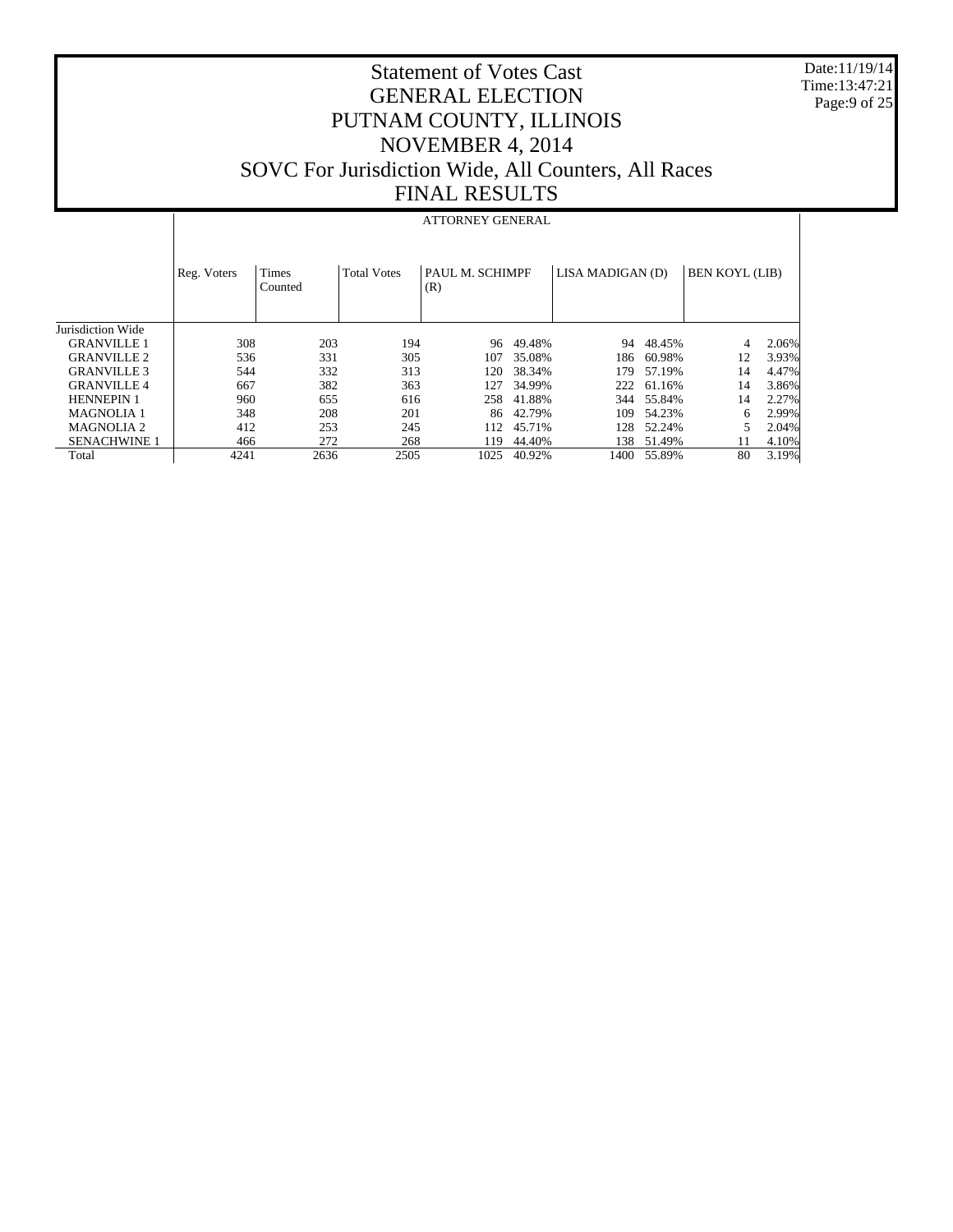Date:11/19/14 Time:13:47:22 Page:10 of 25

|                     |             | <b>SECRETARY OF STATE</b> |                    |                        |        |                        |        |                                    |       |  |  |  |
|---------------------|-------------|---------------------------|--------------------|------------------------|--------|------------------------|--------|------------------------------------|-------|--|--|--|
|                     |             |                           |                    |                        |        |                        |        |                                    |       |  |  |  |
|                     | Reg. Voters | <b>Times</b><br>Counted   | <b>Total Votes</b> | MICHAEL<br>WEBSTER (R) |        | <b>JESSE WHITE (D)</b> |        | <b>CHRISTOPHER</b><br>MICHEL (LIB) |       |  |  |  |
| Jurisdiction Wide   |             |                           |                    |                        |        |                        |        |                                    |       |  |  |  |
| <b>GRANVILLE 1</b>  | 308         | 203                       | 196                | 76                     | 38.78% | 114                    | 58.16% | 6                                  | 3.06% |  |  |  |
| <b>GRANVILLE 2</b>  | 536         | 331                       | 312                | 79                     | 25.32% | 221                    | 70.83% | 12                                 | 3.85% |  |  |  |
| <b>GRANVILLE 3</b>  | 544         | 332                       | 322                | 94                     | 29.19% | 217                    | 67.39% | 11                                 | 3.42% |  |  |  |
| <b>GRANVILLE4</b>   | 667         | 382                       | 368                | 94                     | 25.54% | 260                    | 70.65% | 14                                 | 3.80% |  |  |  |
| <b>HENNEPIN1</b>    | 960         | 655                       | 632                | 182                    | 28.80% | 429                    | 67.88% | 21                                 | 3.32% |  |  |  |
| <b>MAGNOLIA 1</b>   | 348         | 208                       | 200                | 77                     | 38.50% | 117                    | 58.50% | 6                                  | 3.00% |  |  |  |
| <b>MAGNOLIA 2</b>   | 412         | 253                       | 247                | 80                     | 32.39% | 164                    | 66.40% | 3                                  | 1.21% |  |  |  |
| <b>SENACHWINE 1</b> | 466         | 272                       | 270                | 113                    | 41.85% | 144                    | 53.33% | 13                                 | 4.81% |  |  |  |
| Total               | 4241        | 2636                      | 2547               | 795                    | 31.21% | 1666                   | 65.41% | 86                                 | 3.38% |  |  |  |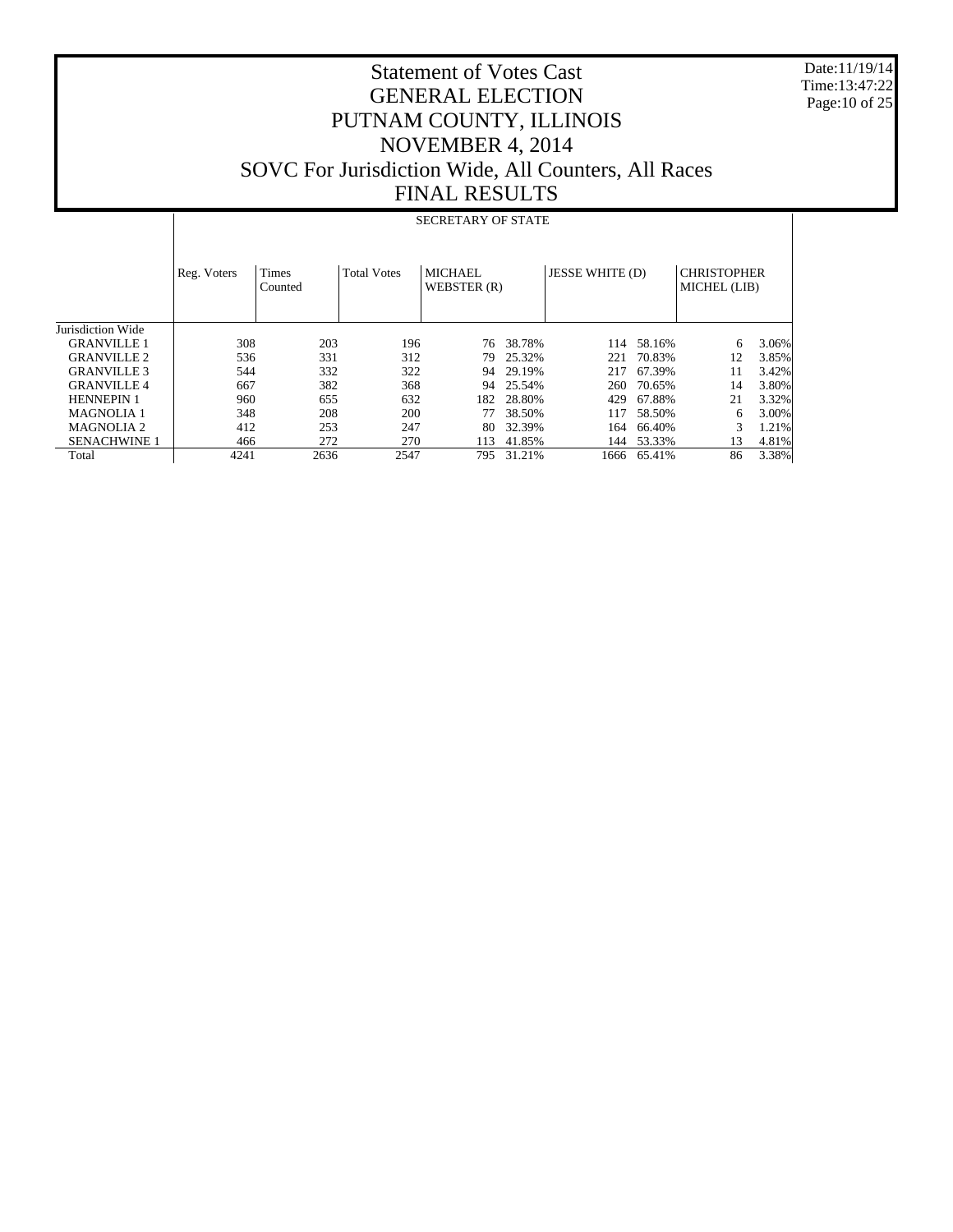Date:11/19/14 Time:13:47:22 Page:11 of 25

# Statement of Votes Cast GENERAL ELECTION PUTNAM COUNTY, ILLINOIS NOVEMBER 4, 2014 SOVC For Jurisdiction Wide, All Counters, All Races FINAL RESULTS

#### **COMPTROLLER**

|                     | Reg. Voters | Times<br>Counted | <b>Total Votes</b> | <b>JUDY BAAR</b><br>TOPINKA (R) |            | SHEILA SIMON (D) |        | <b>JULIE FOX (LIB)</b> |       |
|---------------------|-------------|------------------|--------------------|---------------------------------|------------|------------------|--------|------------------------|-------|
| Jurisdiction Wide   |             |                  |                    |                                 |            |                  |        |                        |       |
| <b>GRANVILLE 1</b>  | 308         | 203              | 194                | 117                             | 60.31%     | 71               | 36.60% | 6                      | 3.09% |
| <b>GRANVILLE 2</b>  | 536         | 331              | 308                | 138                             | 44.81%     | 157              | 50.97% | 13                     | 4.22% |
| <b>GRANVILLE 3</b>  | 544         | 332              | 309                | 151                             | 48.87%     | 139              | 44.98% | 19                     | 6.15% |
| <b>GRANVILLE4</b>   | 667         | 382              | 354                | 164                             | 46.33%     | 163              | 46.05% | 27                     | 7.63% |
| <b>HENNEPIN 1</b>   | 960         | 655              | 610                |                                 | 312 51.15% | 263              | 43.11% | 35                     | 5.74% |
| <b>MAGNOLIA 1</b>   | 348         | 208              | 202                | 104                             | 51.49%     | 81               | 40.10% | 17                     | 8.42% |
| MAGNOLIA 2          | 412         | 253              | 248                | 142                             | 57.26%     | 100              | 40.32% | 6                      | 2.42% |
| <b>SENACHWINE 1</b> | 466         | 272              | 268                | 161                             | 60.07%     | 88.              | 32.84% | 19                     | 7.09% |
| Total               | 4241        | 2636             | 2493               | 1289                            | 51.70%     | 1062             | 42.60% | 142                    | 5.70% |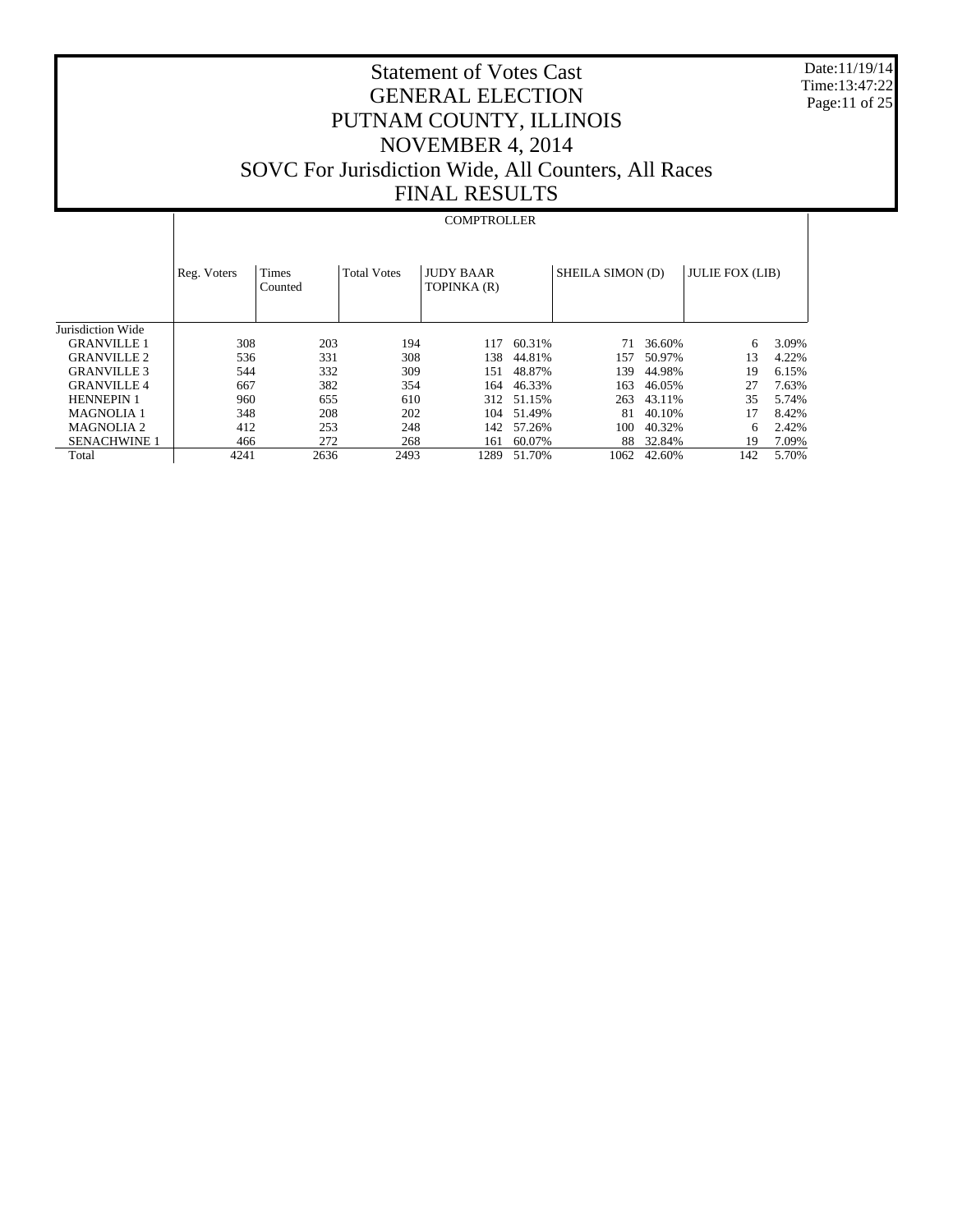Date:11/19/14 Time:13:47:22 Page:12 of 25

|                    | <b>COMPTROLLER</b>  |
|--------------------|---------------------|
|                    | TIMOTHY<br>GOODCASE |
| Jurisdiction Wide  |                     |
| <b>GRANVILLE 1</b> | 0.00%<br>0          |
| <b>GRANVILLE 2</b> | 0.00%<br>0          |
| <b>GRANVILLE 3</b> | 0.00%<br>0          |
| <b>GRANVILLE 4</b> | 0.00%<br>0          |
| <b>HENNEPIN 1</b>  | 0.00%<br>0          |
| MAGNOLIA 1         | 0.00%<br>$\Omega$   |
| MAGNOLIA 2         | 0.00%<br>0          |
| SENACHWINE 1       | 0.00%<br>0          |
| Total              | $0.00\%$            |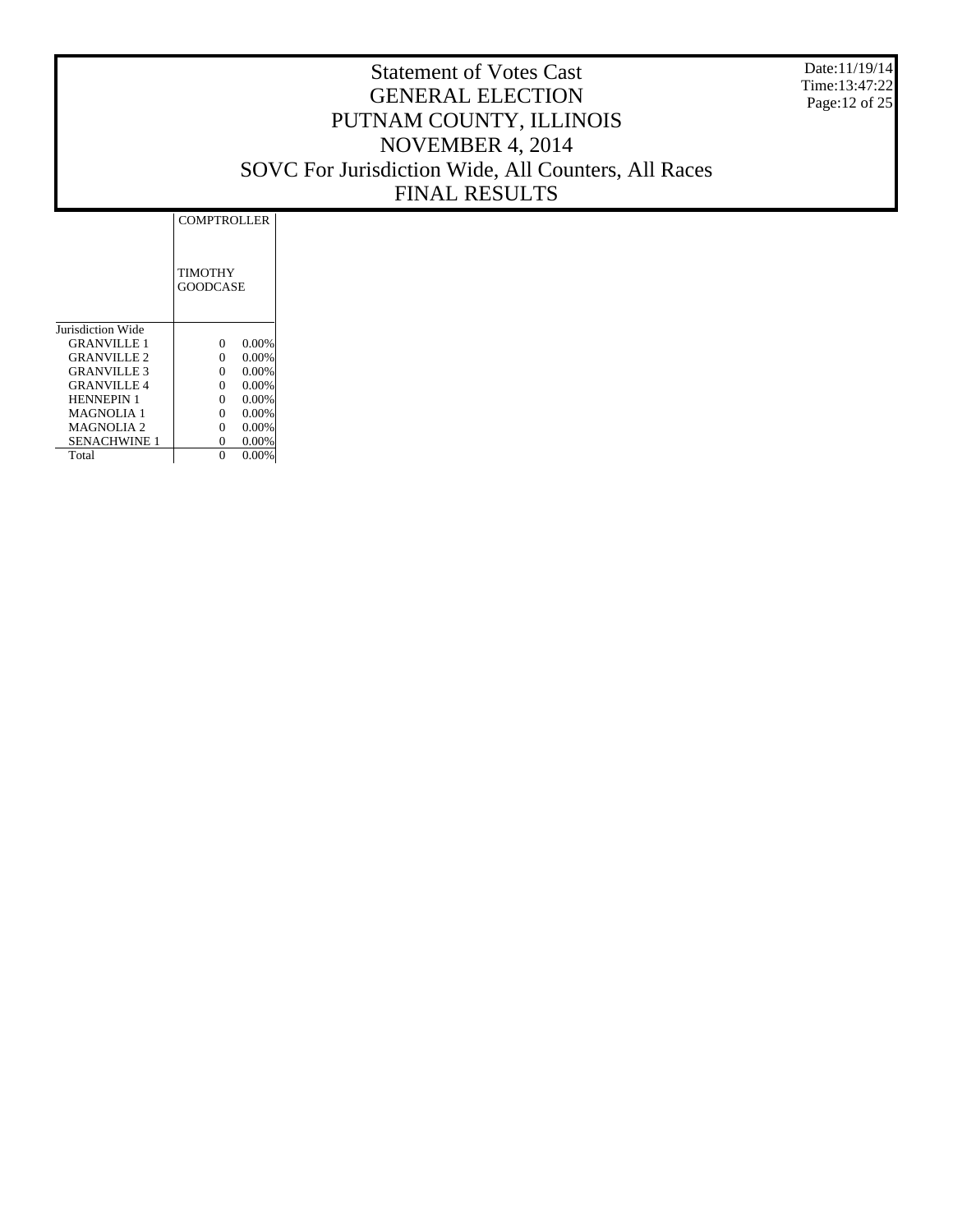Date:11/19/14 Time:13:47:22 Page:13 of 25

# Statement of Votes Cast GENERAL ELECTION PUTNAM COUNTY, ILLINOIS NOVEMBER 4, 2014 SOVC For Jurisdiction Wide, All Counters, All Races FINAL RESULTS

#### STATE TREASURER

|                     | Reg. Voters | <b>Times</b><br>Counted | <b>Total Votes</b> | TOM CROSS (R) |        | MICHAEL W.<br>FRERICHS (D) |        | <b>MATTHEW SKOPEK</b><br>(LIB) |       |
|---------------------|-------------|-------------------------|--------------------|---------------|--------|----------------------------|--------|--------------------------------|-------|
| Jurisdiction Wide   |             |                         |                    |               |        |                            |        |                                |       |
| <b>GRANVILLE 1</b>  | 308         | 203                     | 186                | 101           | 54.30% | 73                         | 39.25% | 12                             | 6.45% |
| <b>GRANVILLE 2</b>  | 536         | 331                     | 279                | 123           | 44.09% | 146                        | 52.33% | 10                             | 3.58% |
| <b>GRANVILLE 3</b>  | 544         | 332                     | 294                | 130           | 44.22% | 145                        | 49.32% | 19                             | 6.46% |
| <b>GRANVILLE4</b>   | 667         | 382                     | 344                | 142           | 41.28% | 182                        | 52.91% | 20                             | 5.81% |
| <b>HENNEPIN 1</b>   | 960         | 655                     | 591                | 289           | 48.90% | 269                        | 45.52% | 33                             | 5.58% |
| <b>MAGNOLIA 1</b>   | 348         | 208                     | 193                | 100           | 51.81% | 74                         | 38.34% | 19                             | 9.84% |
| <b>MAGNOLIA 2</b>   | 412         | 253                     | 237                | 127           | 53.59% | 104                        | 43.88% | 6                              | 2.53% |
| <b>SENACHWINE 1</b> | 466         | 272                     | 261                | 149           | 57.09% | 94                         | 36.02% | 18                             | 6.90% |
| Total               | 4241        | 2636                    | 2385               | 1161          | 48.68% | 1087                       | 45.58% | 137                            | 5.74% |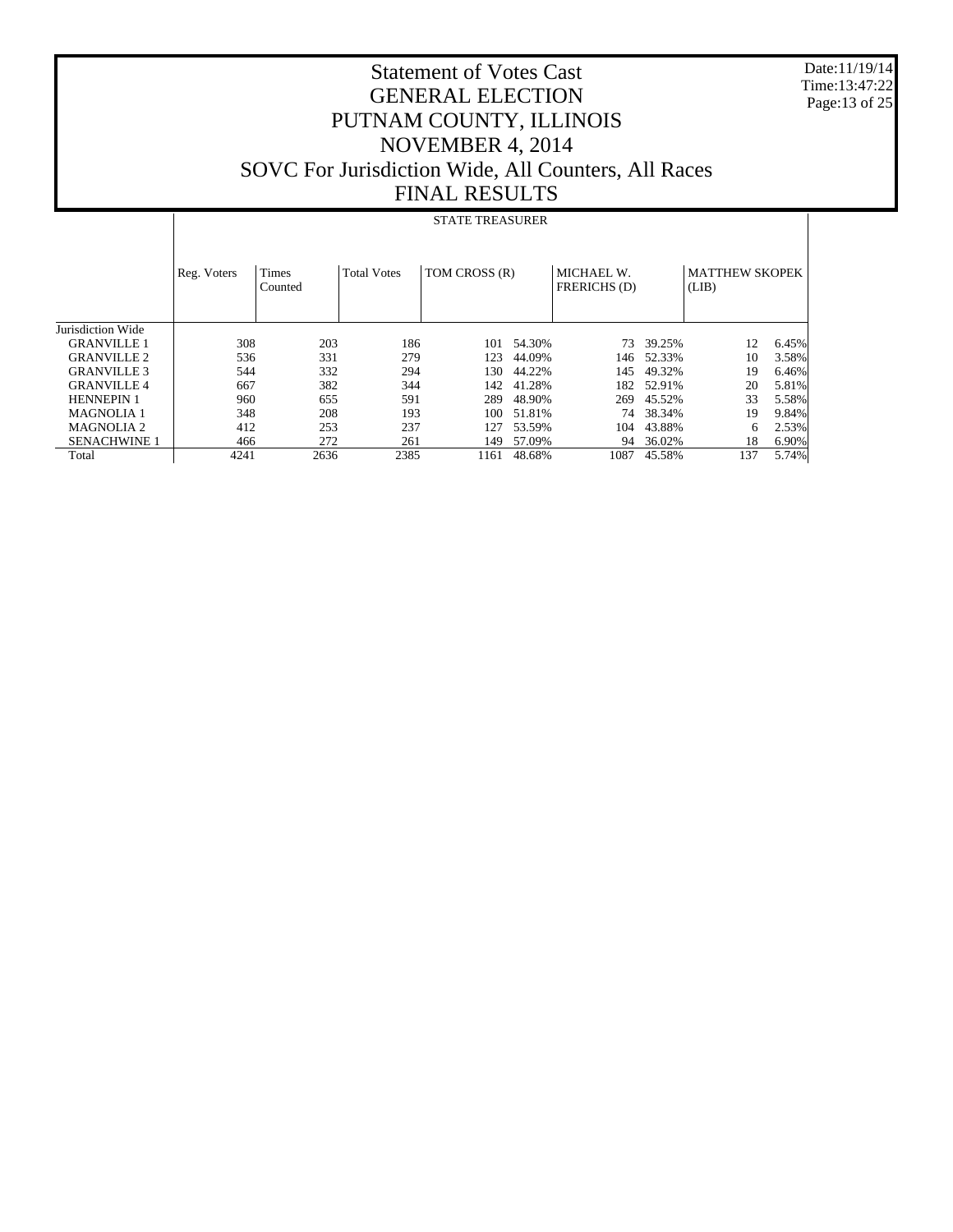Date:11/19/14 Time:13:47:22 Page:14 of 25

# Statement of Votes Cast GENERAL ELECTION PUTNAM COUNTY, ILLINOIS NOVEMBER 4, 2014 SOVC For Jurisdiction Wide, All Counters, All Races FINAL RESULTS

#### CONGRESS DIST 16

|                     | Reg. Voters | <b>Times</b><br>Counted | <b>Total Votes</b> | <b>ADAM KINZINGER</b><br>(R) |        | RANDALL WAYNE<br>OLSEN (D) |        |
|---------------------|-------------|-------------------------|--------------------|------------------------------|--------|----------------------------|--------|
| Jurisdiction Wide   |             |                         |                    |                              |        |                            |        |
| <b>GRANVILLE 1</b>  | 308         | 203                     | 191                | 134                          | 70.16% | 57                         | 29.84% |
| <b>GRANVILLE 2</b>  | 536         | 331                     | 298                | 173                          | 58.05% | 125                        | 41.95% |
| <b>GRANVILLE 3</b>  | 544         | 332                     | 310                | 196                          | 63.23% | 114                        | 36.77% |
| <b>GRANVILLE4</b>   | 667         | 382                     | 362                | 212                          | 58.56% | 150                        | 41.44% |
| <b>HENNEPIN 1</b>   | 960         | 655                     | 616                | 406                          | 65.91% | 210                        | 34.09% |
| <b>MAGNOLIA 1</b>   | 348         | 208                     | 200                | 132                          | 66.00% | 68                         | 34.00% |
| <b>MAGNOLIA 2</b>   | 412         | 253                     | 247                | 167                          | 67.61% | 80                         | 32.39% |
| <b>SENACHWINE 1</b> | 466         | 272                     | 268                | 178                          | 66.42% | 90                         | 33.58% |
| Total               | 4241        | 2636                    | 2492               | 1598                         | 64.13% | 894                        | 35.87% |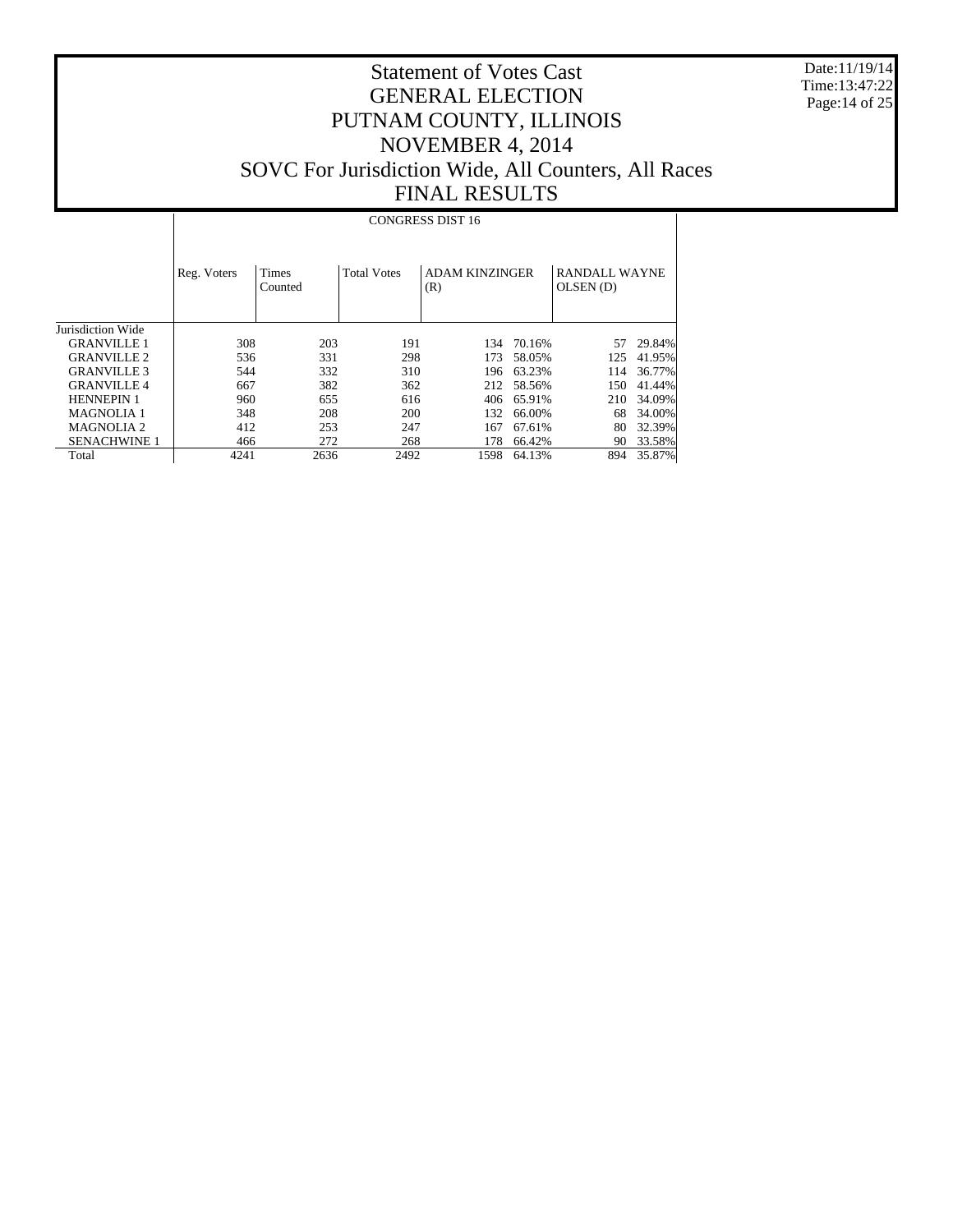Date:11/19/14 Time:13:47:22 Page:15 of 25

# Statement of Votes Cast GENERAL ELECTION PUTNAM COUNTY, ILLINOIS NOVEMBER 4, 2014 SOVC For Jurisdiction Wide, All Counters, All Races FINAL RESULTS

#### REPRES DIST 76

|                     | Reg. Voters | <b>Times</b><br>Counted | <b>Total Votes</b> | JERRY LEE LONG (R) |        | <b>FRANK J. MAUTINO</b><br>(D) |        |
|---------------------|-------------|-------------------------|--------------------|--------------------|--------|--------------------------------|--------|
| Jurisdiction Wide   |             |                         |                    |                    |        |                                |        |
| <b>GRANVILLE 1</b>  | 308         | 203                     | 200                | 106                | 53.00% | 94                             | 47.00% |
| <b>GRANVILLE 2</b>  | 536         | 331                     | 316                | 130                | 41.14% | 186                            | 58.86% |
| <b>GRANVILLE 3</b>  | 544         | 332                     | 324                | 137                | 42.28% | 187                            | 57.72% |
| <b>GRANVILLE4</b>   | 667         | 382                     | 373                | 147                | 39.41% | 226                            | 60.59% |
| <b>HENNEPIN 1</b>   | 960         | 655                     | 635                | 284                | 44.72% | 351                            | 55.28% |
| <b>MAGNOLIA 1</b>   | 348         | 208                     | 205                | 93                 | 45.37% | 112                            | 54.63% |
| <b>MAGNOLIA 2</b>   | 412         | 253                     | 249                | 129                | 51.81% | 120                            | 48.19% |
| <b>SENACHWINE 1</b> | 466         | 272                     | 269                | 145                | 53.90% | 124                            | 46.10% |
| Total               | 4241        | 2636                    | 2571               | 1171               | 45.55% | 1400                           | 54.45% |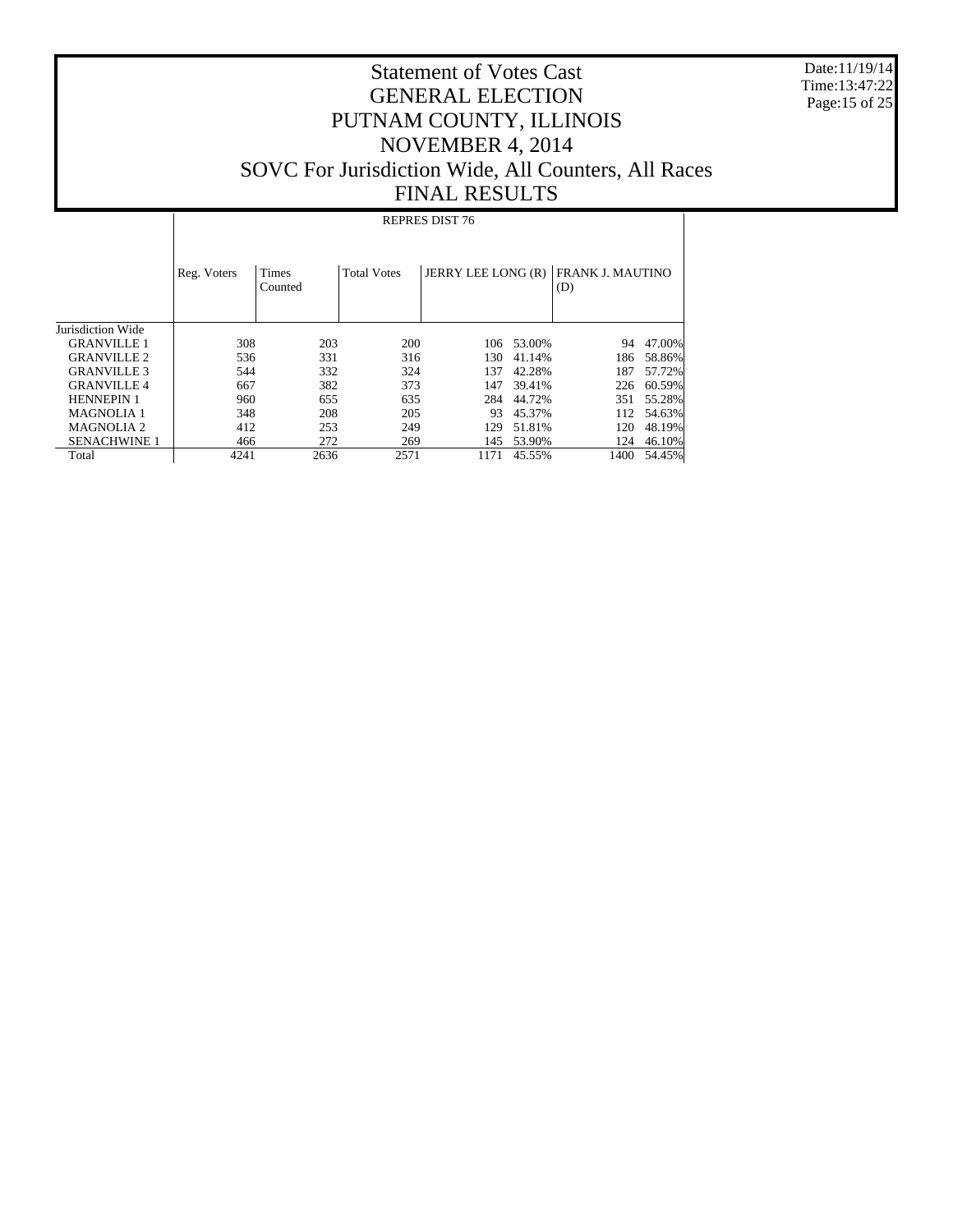Date:11/19/14 Time:13:47:22 Page:16 of 25

|                     |             | <b>CO CLERK-RECORDER</b> |                    |                    |  |  |  |  |  |  |
|---------------------|-------------|--------------------------|--------------------|--------------------|--|--|--|--|--|--|
|                     | Reg. Voters | Times<br>Counted         | <b>Total Votes</b> | DANIEL S. KUHN (D) |  |  |  |  |  |  |
| Jurisdiction Wide   |             |                          |                    |                    |  |  |  |  |  |  |
| <b>GRANVILLE 1</b>  | 308         | 203                      | 164                | 164 100.00%        |  |  |  |  |  |  |
| <b>GRANVILLE 2</b>  | 536         | 331                      | 277                | 277 100.00%        |  |  |  |  |  |  |
| <b>GRANVILLE 3</b>  | 544         | 332                      | 270                | 270 100.00%        |  |  |  |  |  |  |
| <b>GRANVILLE4</b>   | 667         | 382                      | 315                | 315 100.00%        |  |  |  |  |  |  |
| <b>HENNEPIN 1</b>   | 960         | 655                      | 547                | 547 100.00%        |  |  |  |  |  |  |
| <b>MAGNOLIA 1</b>   | 348         | 208                      | 162                | 162 100.00%        |  |  |  |  |  |  |
| <b>MAGNOLIA 2</b>   | 412         | 253                      | 211                | 211 100.00%        |  |  |  |  |  |  |
| <b>SENACHWINE 1</b> | 466         | 272                      | 218                | 218 100.00%        |  |  |  |  |  |  |
| Total               | 4241        | 2636                     | 2164               | 2164 100.00%       |  |  |  |  |  |  |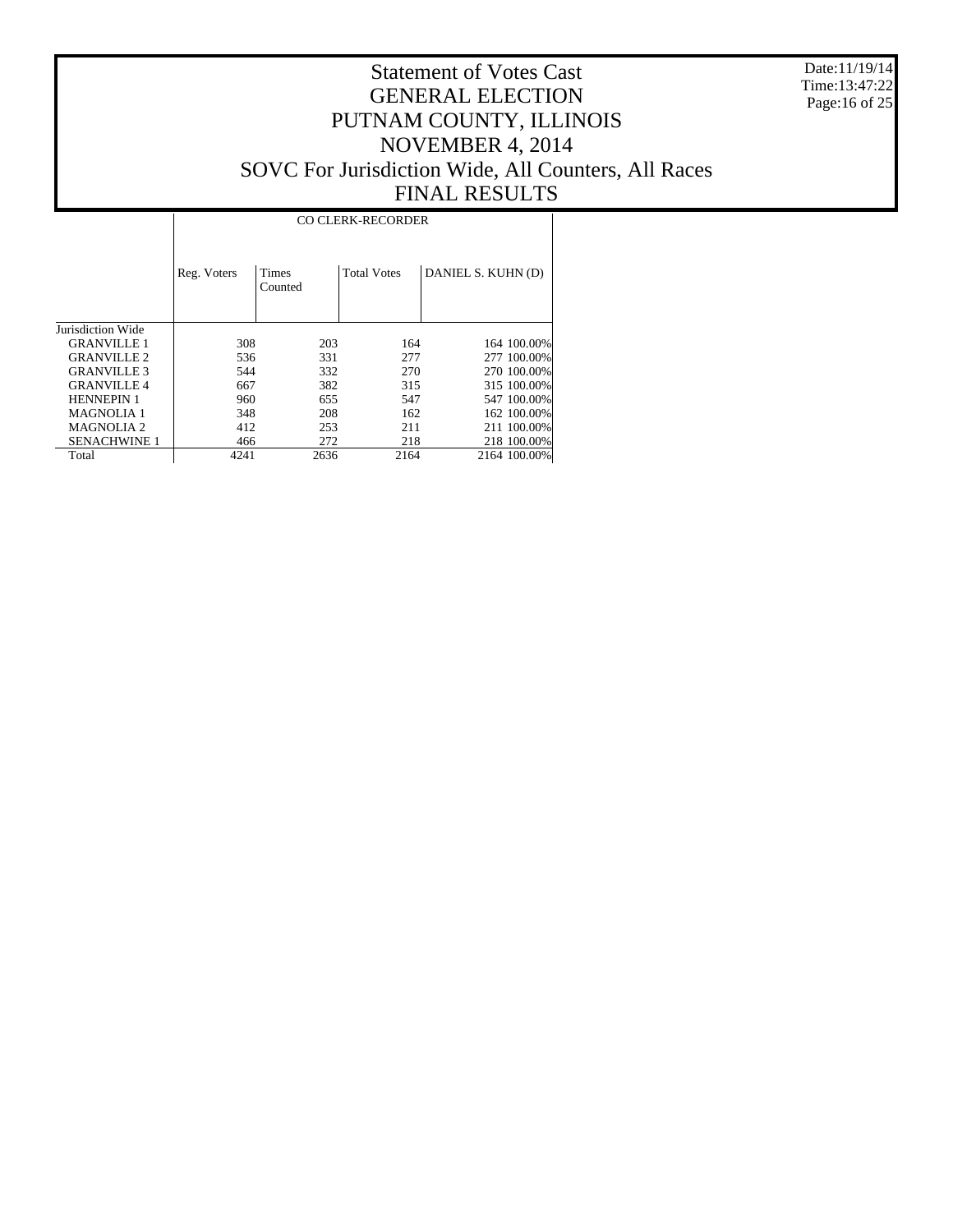Date:11/19/14 Time:13:47:22 Page:17 of 25

|                     |             | <b>COUNTY TREASURER</b> |                    |                               |  |  |  |  |  |  |
|---------------------|-------------|-------------------------|--------------------|-------------------------------|--|--|--|--|--|--|
|                     | Reg. Voters | Times<br>Counted        | <b>Total Votes</b> | <b>KEVIN E. KUNKEL</b><br>(D) |  |  |  |  |  |  |
| Jurisdiction Wide   |             |                         |                    |                               |  |  |  |  |  |  |
| <b>GRANVILLE 1</b>  | 308         | 203                     | 160                | 160 100.00%                   |  |  |  |  |  |  |
| <b>GRANVILLE 2</b>  | 536         | 331                     | 270                | 270 100,00%                   |  |  |  |  |  |  |
| <b>GRANVILLE 3</b>  | 544         | 332                     | 271                | 271 100.00%                   |  |  |  |  |  |  |
| <b>GRANVILLE4</b>   | 667         | 382                     | 313                | 313 100,00%                   |  |  |  |  |  |  |
| <b>HENNEPIN 1</b>   | 960         | 655                     | 528                | 528 100.00%                   |  |  |  |  |  |  |
| <b>MAGNOLIA1</b>    | 348         | 208                     | 160                | 160 100.00%                   |  |  |  |  |  |  |
| <b>MAGNOLIA 2</b>   | 412         | 253                     | 213                | 213 100.00%                   |  |  |  |  |  |  |
| <b>SENACHWINE 1</b> | 466         | 272                     | 219                | 219 100.00%                   |  |  |  |  |  |  |
| Total               | 4241        | 2636                    | 2134               | 2134 100.00%                  |  |  |  |  |  |  |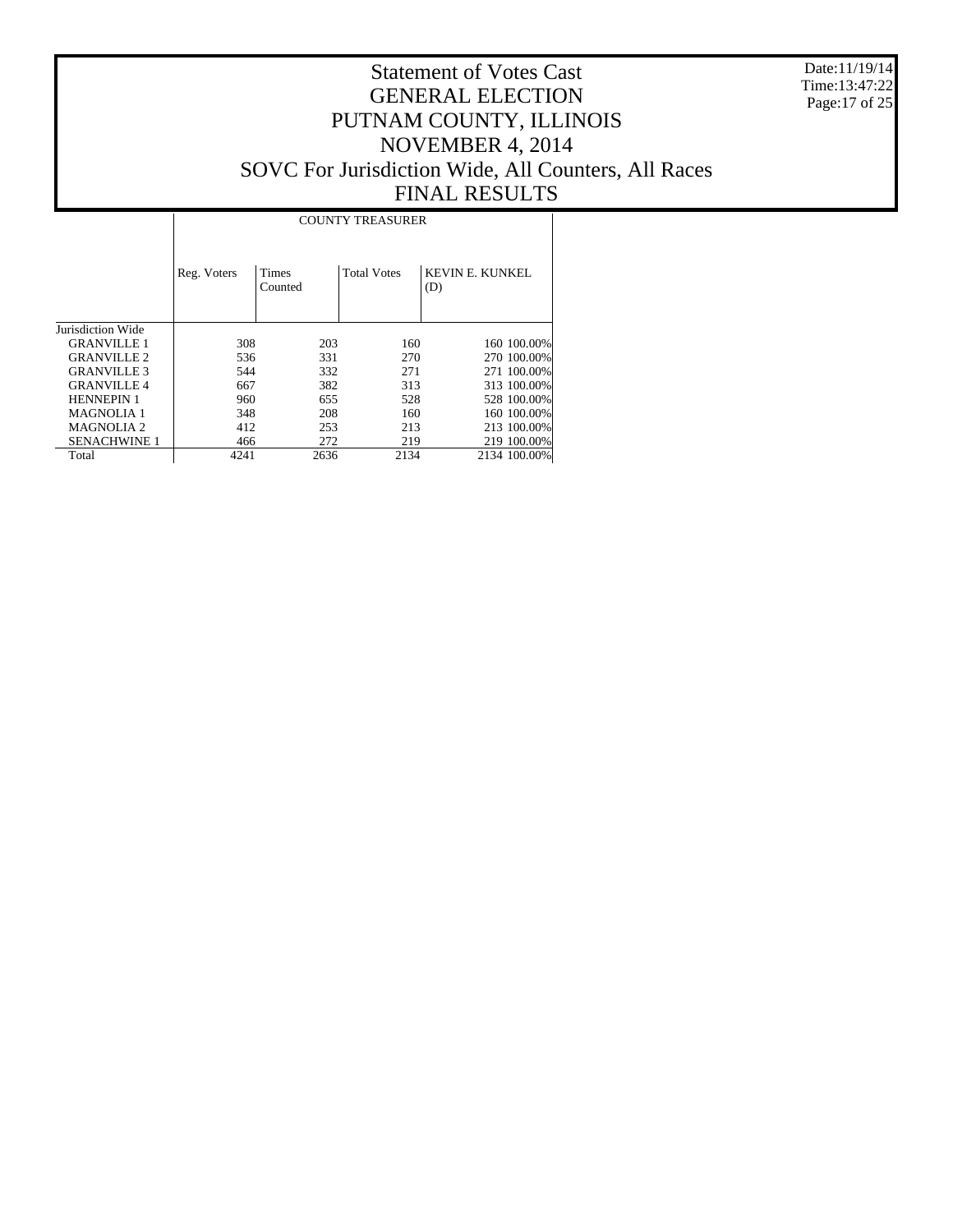Date:11/19/14 Time:13:47:22 Page:18 of 25

|                     |             |                  |      | <b>SHERIFF</b>     |                    |              |
|---------------------|-------------|------------------|------|--------------------|--------------------|--------------|
|                     | Reg. Voters | Times<br>Counted |      | <b>Total Votes</b> | KEVIN L. DOYLE (D) |              |
| Jurisdiction Wide   |             |                  |      |                    |                    |              |
| <b>GRANVILLE 1</b>  | 308         |                  | 203  | 174                |                    | 174 100,00%  |
| <b>GRANVILLE 2</b>  | 536         |                  | 331  | 287                |                    | 287 100.00%  |
| <b>GRANVILLE 3</b>  | 544         |                  | 332  | 290                |                    | 290 100.00%  |
| <b>GRANVILLE4</b>   | 667         |                  | 382  | 334                |                    | 334 100.00%  |
| <b>HENNEPIN 1</b>   | 960         |                  | 655  | 598                |                    | 598 100.00%  |
| <b>MAGNOLIA1</b>    | 348         |                  | 208  | 177                |                    | 177 100,00%  |
| <b>MAGNOLIA2</b>    | 412         |                  | 253  | 220                |                    | 220 100.00%  |
| <b>SENACHWINE 1</b> | 466         |                  | 272  | 235                |                    | 235 100.00%  |
| Total               | 4241        |                  | 2636 | 2315               |                    | 2315 100.00% |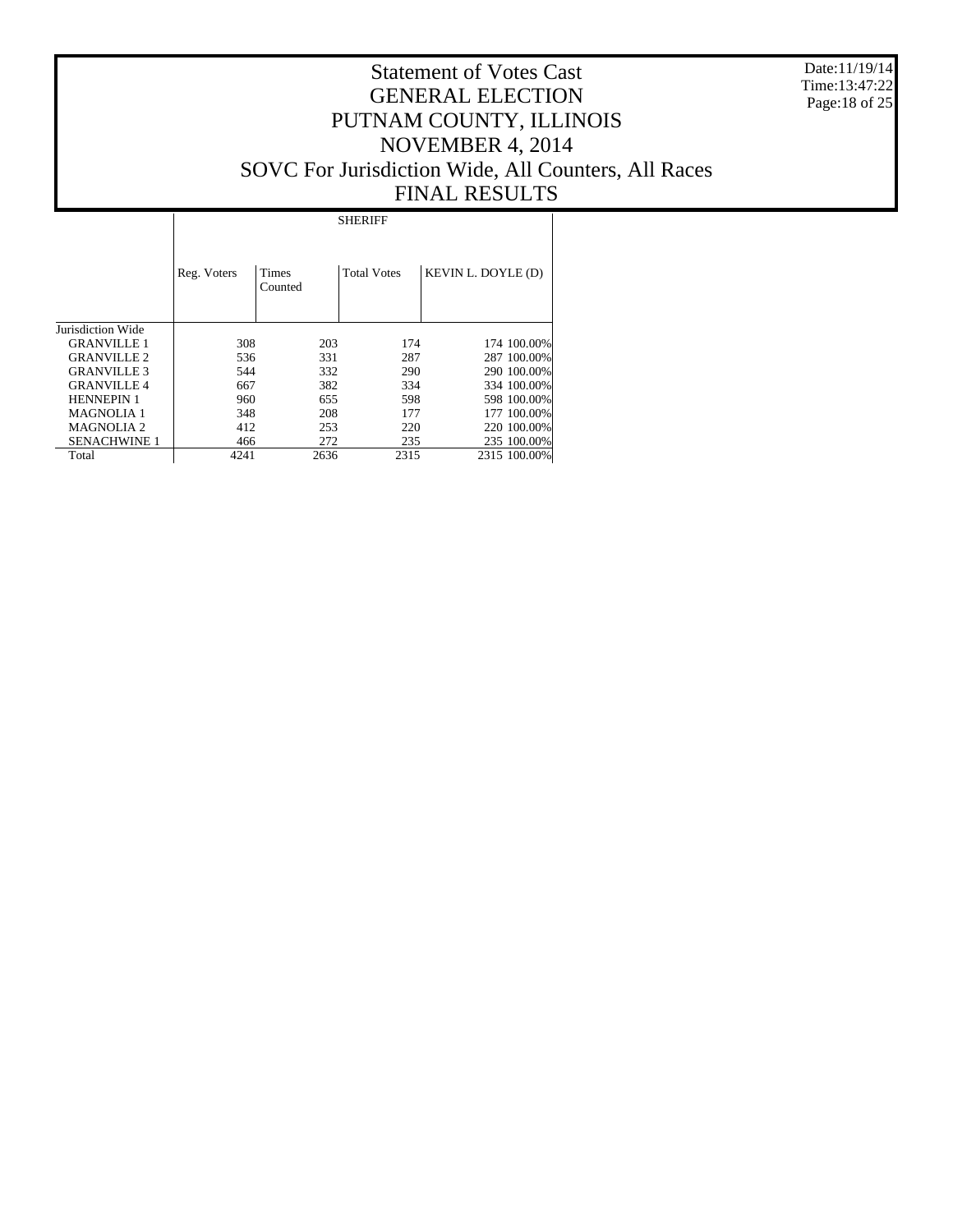Date:11/19/14 Time:13:47:22 Page:19 of 25

|                       |             | ESR(LAS-MAR-PUT)        |                    |                                    |  |  |  |  |  |  |
|-----------------------|-------------|-------------------------|--------------------|------------------------------------|--|--|--|--|--|--|
|                       | Reg. Voters | <b>Times</b><br>Counted | <b>Total Votes</b> | <b>CHRISTOPHER B.</b><br>DVORA (D) |  |  |  |  |  |  |
| Jurisdiction Wide     |             |                         |                    |                                    |  |  |  |  |  |  |
| <b>GRANVILLE 1</b>    | 308         | 203                     | 147                | 147 100,00%                        |  |  |  |  |  |  |
| <b>GRANVILLE 2</b>    | 536         | 331                     | 225                | 225 100.00%                        |  |  |  |  |  |  |
| <b>GRANVILLE 3</b>    | 544         | 332                     | 227                | 227 100.00%                        |  |  |  |  |  |  |
| <b>GRANVILLE4</b>     | 667         | 382                     | 281                | 281 100.00%                        |  |  |  |  |  |  |
| <b>HENNEPIN 1</b>     | 960         | 655                     | 475                | 475 100,00%                        |  |  |  |  |  |  |
| <b>MAGNOLIA 1</b>     | 348         | 208                     | 153                | 153 100,00%                        |  |  |  |  |  |  |
| MAGNOLIA <sub>2</sub> | 412         | 253                     | 196                | 196 100.00%                        |  |  |  |  |  |  |
| <b>SENACHWINE 1</b>   | 466         | 272                     | 206                | 206 100.00%                        |  |  |  |  |  |  |
| Total                 | 4241        | 2636                    | 1910               | 1910 100.00%                       |  |  |  |  |  |  |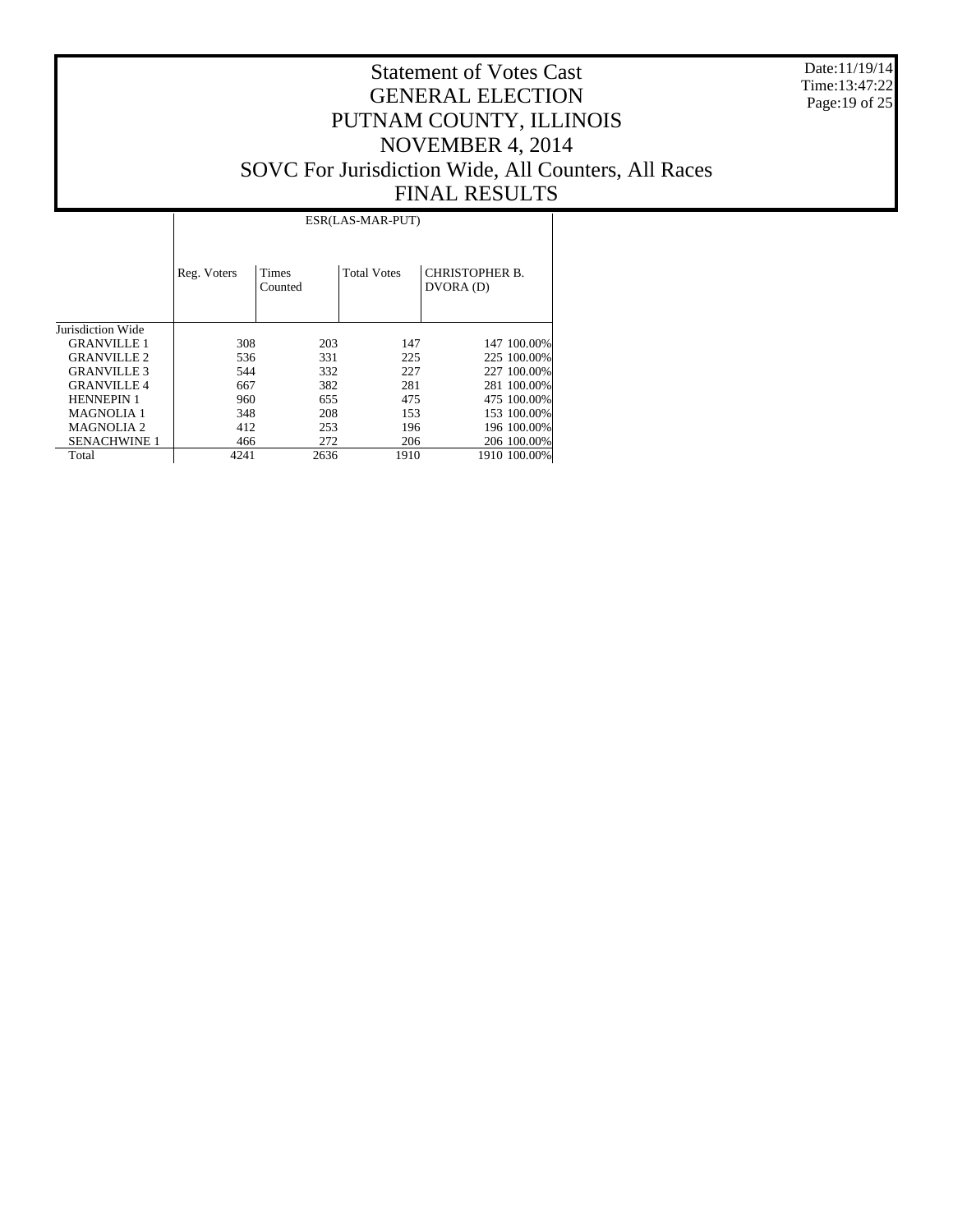Date:11/19/14 Time:13:47:22 Page:20 of 25

# Statement of Votes Cast GENERAL ELECTION PUTNAM COUNTY, ILLINOIS NOVEMBER 4, 2014 SOVC For Jurisdiction Wide, All Counters, All Races FINAL RESULTS

### COUNTY BOARD

|                     | Reg. Voters | Times<br>Counted | <b>Total Votes</b> | STEVEN O.<br>MALAVOLTI (R) |            | <b>DUANE A. CALBOW</b><br>(D) |            | LUKE HOLLY (D) |        |
|---------------------|-------------|------------------|--------------------|----------------------------|------------|-------------------------------|------------|----------------|--------|
| Jurisdiction Wide   |             |                  |                    |                            |            |                               |            |                |        |
| <b>GRANVILLE 1</b>  | 308         | 203              | 441                | 107                        | 24.26%     |                               | 110 24.94% | 133            | 30.16% |
| <b>GRANVILLE 2</b>  | 536         | 331              | 714                | 152.                       | 21.29%     | 205                           | 28.71%     | 180            | 25.21% |
| <b>GRANVILLE 3</b>  | 544         | 332              | 706                | 168.                       | 23.80%     | 177                           | 25.07%     | 164            | 23.23% |
| <b>GRANVILLE4</b>   | 667         | 382              | 841                | 185.                       | 22.00%     | 223                           | 26.52%     | 214            | 25.45% |
| <b>HENNEPIN 1</b>   | 960         | 655              | 1436               | 425                        | 29.60%     | 344                           | 23.96%     | 277            | 19.29% |
| <b>MAGNOLIA 1</b>   | 348         | 208              | 458                |                            | 112 24.45% |                               | 126 27.51% | 96             | 20.96% |
| MAGNOLIA 2          | 412         | 253              | 554                | 171                        | 30.87%     | 146                           | 26.35%     | 115            | 20.76% |
| <b>SENACHWINE 1</b> | 466         | 272              | 592                | 172.                       | 29.05%     | 151                           | 25.51%     | 139            | 23.48% |
| Total               | 4241        | 2636             | 5742               | 1492                       | 25.98%     | 1482                          | 25.81%     | 1318           | 22.95% |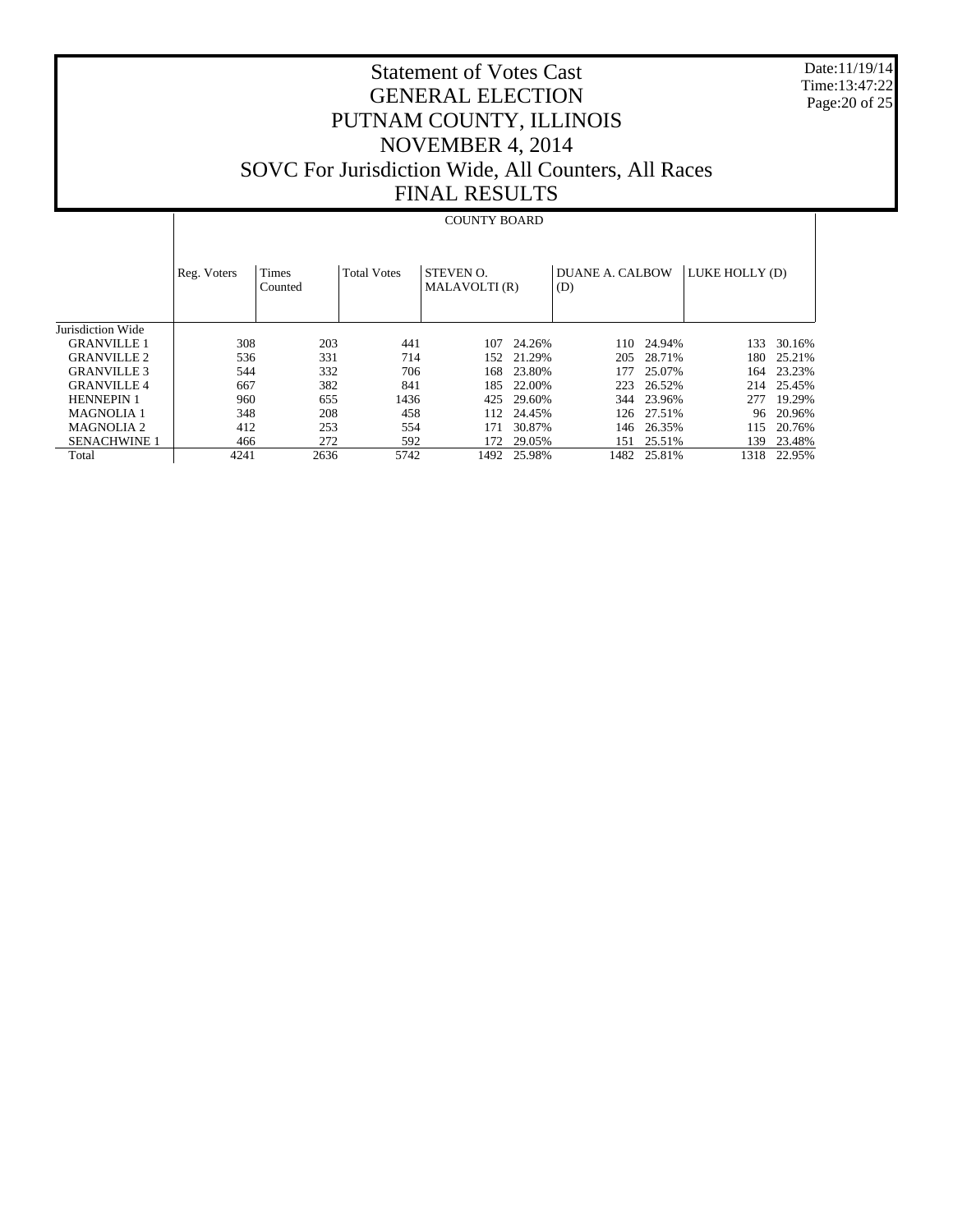Date:11/19/14 Time:13:47:22 Page:21 of 25

|                       | <b>COUNTY BOARD</b> |        |                     |       |  |  |  |  |  |
|-----------------------|---------------------|--------|---------------------|-------|--|--|--|--|--|
|                       | ERIC BALMA (D)      |        | <b>SANDRA WOEST</b> |       |  |  |  |  |  |
| Jurisdiction Wide     |                     |        |                     |       |  |  |  |  |  |
| <b>GRANVILLE 1</b>    | 81                  | 18.37% | 9                   | 2.04% |  |  |  |  |  |
| <b>GRANVILLE 2</b>    | 172                 | 24.09% | 5                   | 0.70% |  |  |  |  |  |
| <b>GRANVILLE 3</b>    | 183                 | 25.92% | 14                  | 1.98% |  |  |  |  |  |
| <b>GRANVILLE4</b>     | 200                 | 23.78% | 19                  | 2.26% |  |  |  |  |  |
| <b>HENNEPIN 1</b>     | 351                 | 24.44% | 38                  | 2.65% |  |  |  |  |  |
| <b>MAGNOLIA 1</b>     | 86                  | 18.78% | 37                  | 8.08% |  |  |  |  |  |
| MAGNOLIA <sub>2</sub> | 103                 | 18.59% | 19                  | 3.43% |  |  |  |  |  |
| <b>SENACHWINE 1</b>   | 125                 | 21.11% | 5                   | 0.84% |  |  |  |  |  |
| Total                 | 1301                | 22.66% | 146                 | 2.54% |  |  |  |  |  |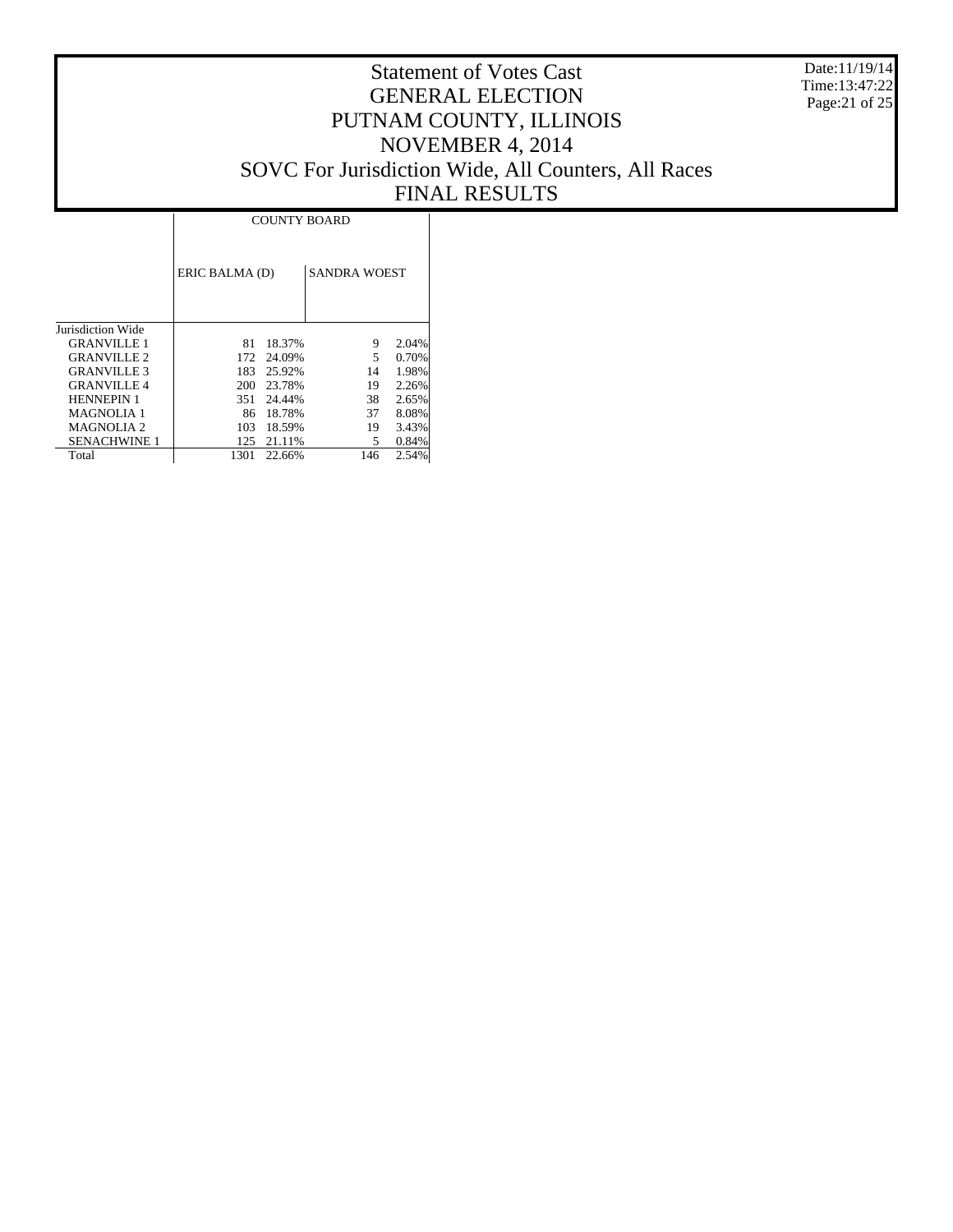Date:11/19/14 Time:13:47:22 Page:22 of 25

|                     |             | JDGE 10th JUD CIR(Shore) |                    |                   |           |                                 |        |                                     |        |  |  |
|---------------------|-------------|--------------------------|--------------------|-------------------|-----------|---------------------------------|--------|-------------------------------------|--------|--|--|
|                     | Reg. Voters | Times<br>Counted         | <b>Total Votes</b> | JAMES A. MACK (R) |           | <b>BRADLEY</b><br>POPURELLA (D) |        | JOHN A. GRIVETTI.<br>$JR$ ( $IND$ ) |        |  |  |
| Jurisdiction Wide   |             |                          |                    |                   |           |                                 |        |                                     |        |  |  |
| <b>GRANVILLE 1</b>  | 308         | 203                      | 200                |                   | 75 37.50% | 49                              | 24.50% | 76                                  | 38.00% |  |  |
| <b>GRANVILLE 2</b>  | 536         | 331                      | 330                | 119               | 36.06%    | 155                             | 46.97% | 56                                  | 16.97% |  |  |
| <b>GRANVILLE 3</b>  | 544         | 332                      | 329                | 140               | 42.55%    | 121                             | 36.78% | 68                                  | 20.67% |  |  |
| <b>GRANVILLE4</b>   | 667         | 382                      | 375                | 138               | 36.80%    | 165                             | 44.00% | 72                                  | 19.20% |  |  |
| <b>HENNEPIN1</b>    | 960         | 655                      | 649                | 348               | 53.62%    | 171                             | 26.35% | 130                                 | 20.03% |  |  |
| <b>MAGNOLIA 1</b>   | 348         | 208                      | 206                | 99                | 48.06%    | 86                              | 41.75% | 21                                  | 10.19% |  |  |
| <b>MAGNOLIA 2</b>   | 412         | 253                      | 250                | 125               | 50.00%    | 92                              | 36.80% | 33                                  | 13.20% |  |  |
| <b>SENACHWINE 1</b> | 466         | 272                      | 272                | 154               | 56.62%    | 91                              | 33.46% | 27                                  | 9.93%  |  |  |
| Total               | 4241        | 2636                     | 2611               | 1198              | 45.88%    | 930                             | 35.62% | 483                                 | 18.50% |  |  |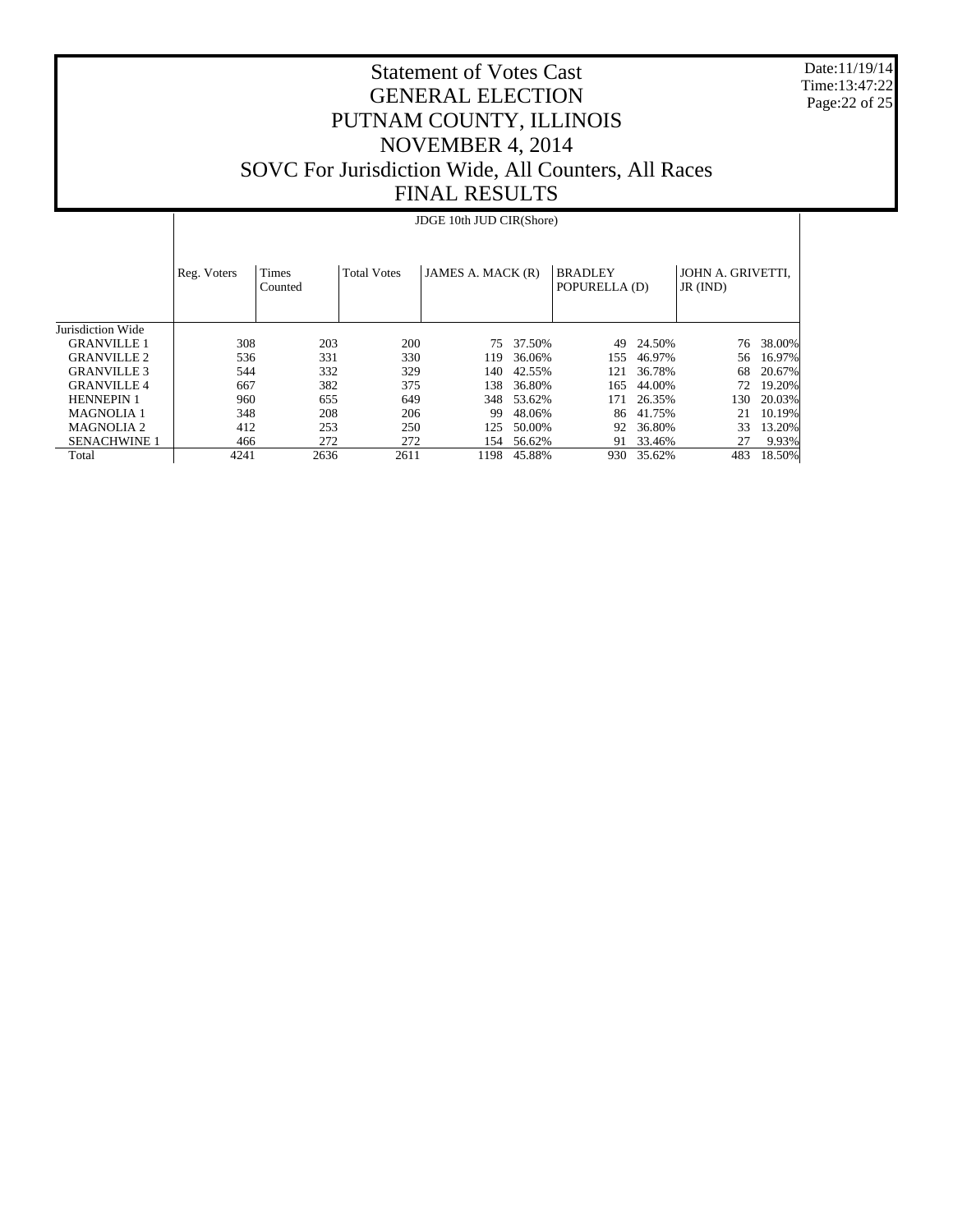Date:11/19/14 Time:13:47:22 Page:23 of 25

|                     |             | RETAIN WILLIAM HOLDRIDGE |                    |            |            |                |        |  |  |
|---------------------|-------------|--------------------------|--------------------|------------|------------|----------------|--------|--|--|
|                     | Reg. Voters | Times<br>Counted         | <b>Total Votes</b> | <b>YES</b> |            | N <sub>O</sub> |        |  |  |
| Jurisdiction Wide   |             |                          |                    |            |            |                |        |  |  |
| <b>GRANVILLE 1</b>  | 308         | 203                      | 177                |            | 134 75.71% | 43             | 24.29% |  |  |
| <b>GRANVILLE 2</b>  | 536         | 331                      | 247                | 195        | 78.95%     | 52             | 21.05% |  |  |
| <b>GRANVILLE 3</b>  | 544         | 332                      | 265                | 199        | 75.09%     | 66             | 24.91% |  |  |
| <b>GRANVILLE4</b>   | 667         | 382                      | 315                | 260        | 82.54%     | 55             | 17.46% |  |  |
| <b>HENNEPIN1</b>    | 960         | 655                      | 514                | 403        | 78.40%     | 111            | 21.60% |  |  |
| <b>MAGNOLIA1</b>    | 348         | 208                      | 183                | 133        | 72.68%     | 50             | 27.32% |  |  |
| <b>MAGNOLIA 2</b>   | 412         | 253                      | 219                | 175        | 79.91%     | 44             | 20.09% |  |  |
| <b>SENACHWINE 1</b> | 466         | 272                      | 234                | 190        | 81.20%     | 44             | 18.80% |  |  |
| Total               | 4241        | 2636                     | 2154               | 1689       | 78.41%     | 465            | 21.59% |  |  |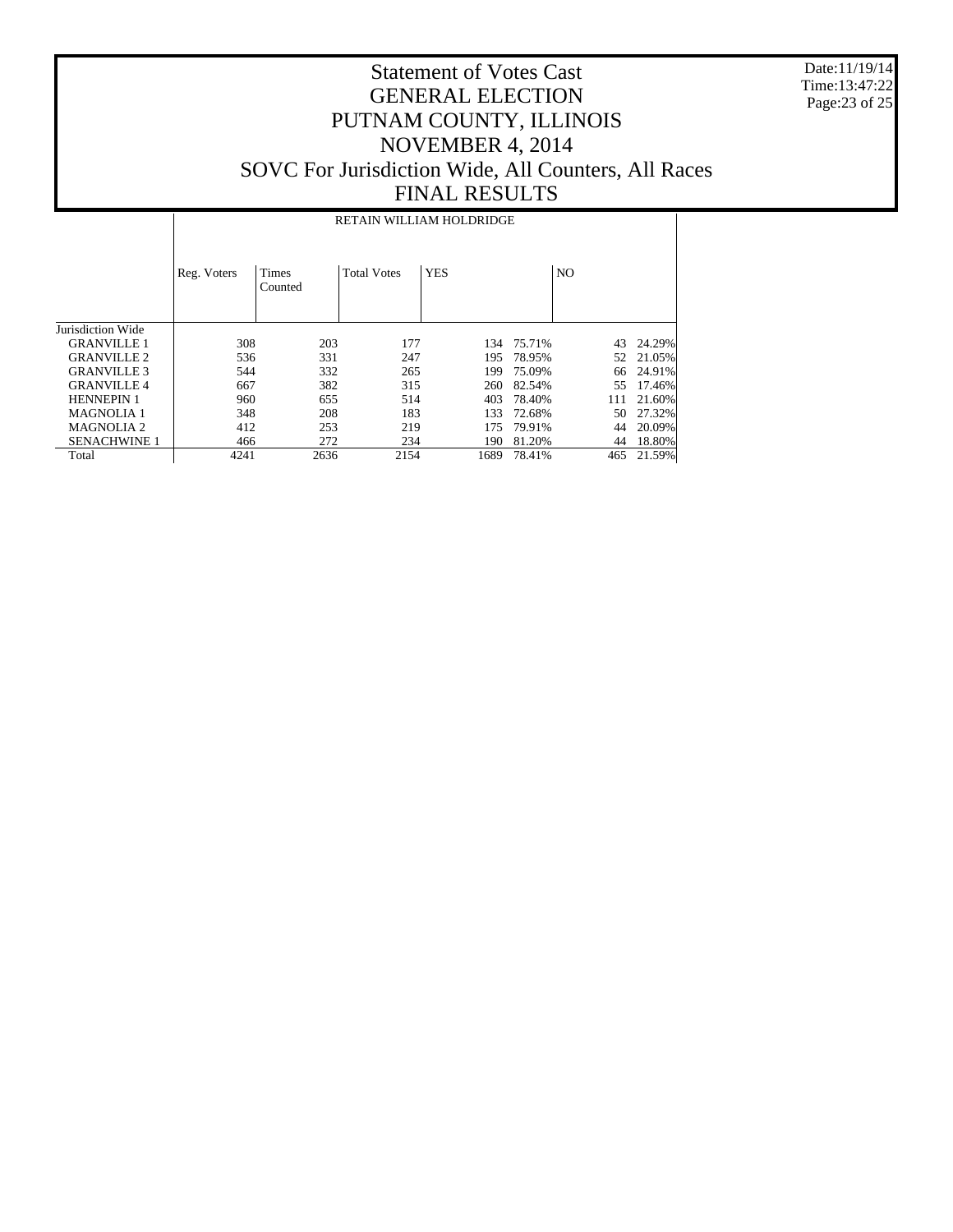Date:11/19/14 Time:13:47:22 Page:24 of 25

|                     |             | <b>RETAIN MARY O'BRIEN</b> |                    |            |        |                |        |  |  |  |  |
|---------------------|-------------|----------------------------|--------------------|------------|--------|----------------|--------|--|--|--|--|
|                     | Reg. Voters | Times<br>Counted           | <b>Total Votes</b> | <b>YES</b> |        | N <sub>O</sub> |        |  |  |  |  |
| Jurisdiction Wide   |             |                            |                    |            |        |                |        |  |  |  |  |
| <b>GRANVILLE 1</b>  | 308         | 203                        | 176                | 127        | 72.16% | 49             | 27.84% |  |  |  |  |
| <b>GRANVILLE 2</b>  | 536         | 331                        | 249                | 203        | 81.53% | 46             | 18.47% |  |  |  |  |
| <b>GRANVILLE 3</b>  | 544         | 332                        | 262                | 199        | 75.95% | 63             | 24.05% |  |  |  |  |
| <b>GRANVILLE 4</b>  | 667         | 382                        | 313                | 257        | 82.11% | 56             | 17.89% |  |  |  |  |
| <b>HENNEPIN 1</b>   | 960         | 655                        | 508                | 393        | 77.36% | 115            | 22.64% |  |  |  |  |
| <b>MAGNOLIA 1</b>   | 348         | 208                        | 182                | 130        | 71.43% | 52             | 28.57% |  |  |  |  |
| <b>MAGNOLIA 2</b>   | 412         | 253                        | 216                | 173        | 80.09% | 43             | 19.91% |  |  |  |  |
| <b>SENACHWINE 1</b> | 466         | 272                        | 234                | 179        | 76.50% | 55             | 23.50% |  |  |  |  |
| Total               | 4241        | 2636                       | 2140               | 1661       | 77.62% | 479            | 22.38% |  |  |  |  |